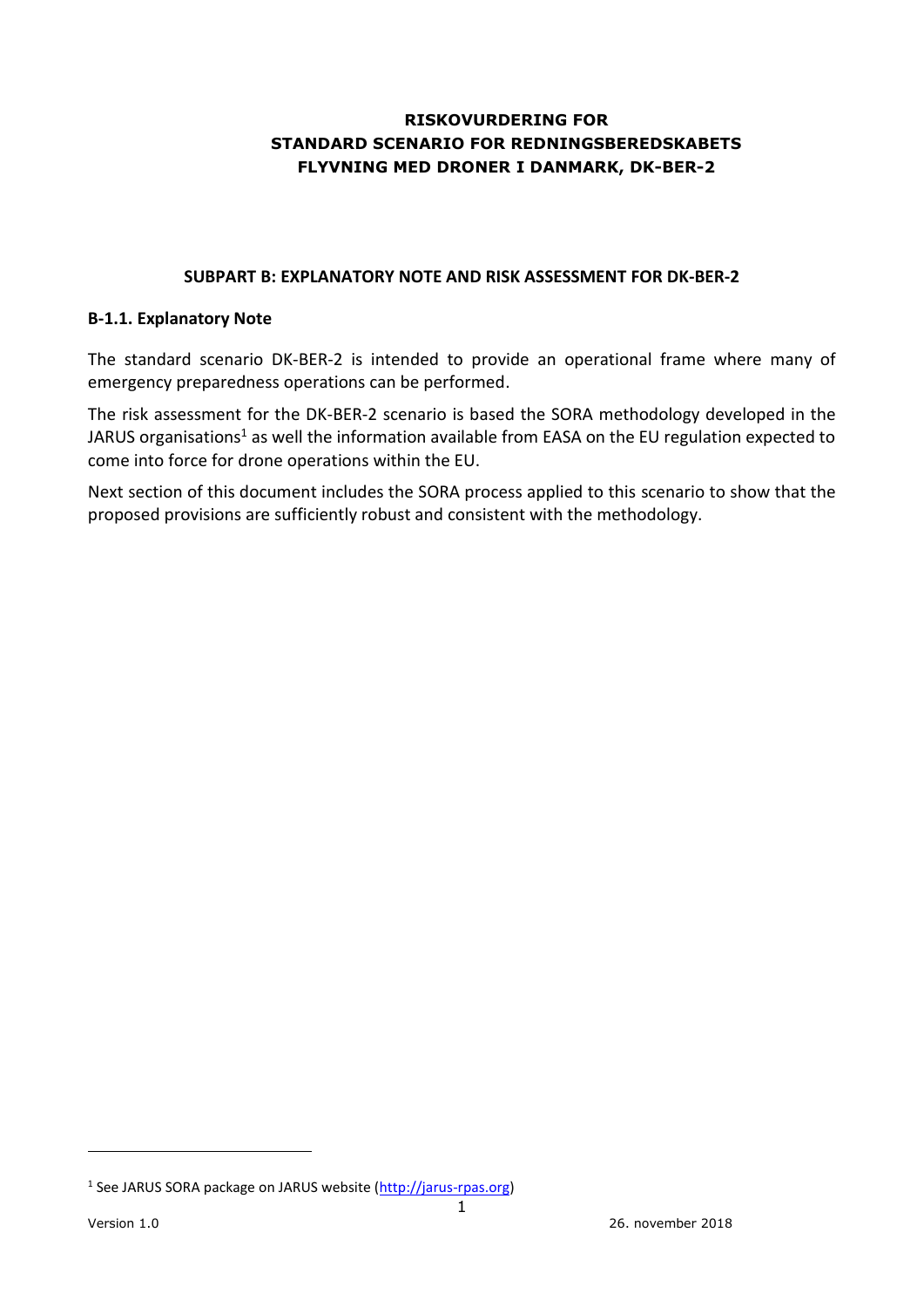#### **B-1.2. Risk assessment based on SORA**

The proposed standard scenario (scenario) is assessed following the process described in JARUS SORA V2.0 as follows:

#### **Pre-application evaluation:**

#### Step #1 – CONOPS description

The proposed scenario is intended to encompass all operations that can fit within the defined operational limitations.

Generally, applicants will need to provide the competent authority with their CONOPS as part of the substantiation package.

#### **Ground Risk Process:**

#### Step #2 – Determination of the initial UAS Ground Risk Class

The initial UAS ground risk relates to the unmitigated risk of a person being struck by the UA (in case of loss of UAS control) and can be represented by the Ground Risk Classes (GRC) derived from the intended operation and the UAS lethal area, as shown in Table B-1.1 below.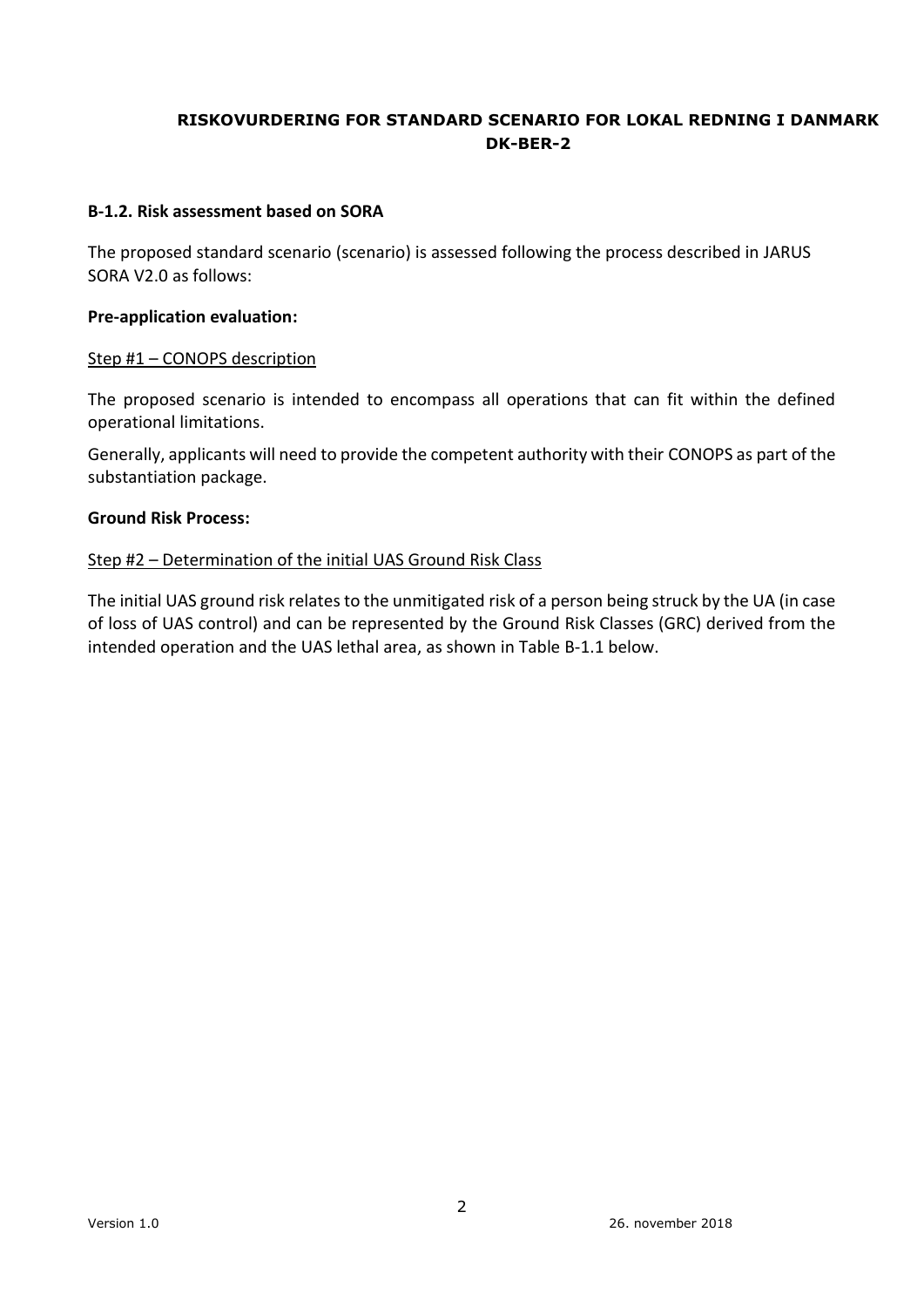|                                                                                               | <b>Intrinsic UAS Ground Risk Class</b> |                                          |                                             |                                             |  |  |  |
|-----------------------------------------------------------------------------------------------|----------------------------------------|------------------------------------------|---------------------------------------------|---------------------------------------------|--|--|--|
| Max UAS characteristics<br>dimension                                                          | 1 m /<br>approx.<br>3ft                | 3m/<br>approx.<br>10 <sup>ft</sup>       | 8 m/<br>approx.<br>25 <sub>ft</sub>         | $>8$ m $/$<br>approx.<br>25 <sub>ft</sub>   |  |  |  |
| Typical kinetic energy expected                                                               | < 700 J<br>(approx.<br>529 Ft Lb)      | $<$ 34 KJ<br>(approx.<br>25000 Ft<br>Lb) | $<$ 1084 KJ<br>(approx.<br>800000 Ft<br>Lb) | $>$ 1084 KJ<br>(approx.<br>800000 Ft<br>Lb) |  |  |  |
| <b>Operational scenarios</b>                                                                  |                                        |                                          |                                             |                                             |  |  |  |
| VLOS over controlled area, located<br>inside a sparsely populated<br>environment              | $\mathbf{1}$                           | $\overline{2}$                           | 3                                           | 5                                           |  |  |  |
| <b>BVLOS over sparsely populated</b><br>environment (over-flown areas<br>uniformly inhabited) | $\overline{2}$                         | 3                                        | 4                                           | 6                                           |  |  |  |
| VLOS over controlled area, located<br>inside a populated environment                          | 3                                      | $\overline{4}$                           | 6                                           | 8                                           |  |  |  |
| VLOS over populated environment                                                               | 4                                      | 5                                        | $\overline{7}$                              | 9                                           |  |  |  |
| BVLOS over controlled area,<br>located inside a populated<br>environment                      | 5                                      | 6                                        | 8                                           | 10                                          |  |  |  |
| <b>BVLOS over populated</b><br>environment                                                    | 6                                      | $\overline{7}$                           | 9                                           | 11                                          |  |  |  |
| VLOS over gathering of people                                                                 | $\overline{7}$                         |                                          |                                             |                                             |  |  |  |
| BVLOS over gathering of people                                                                | 8                                      |                                          |                                             |                                             |  |  |  |

Table B-1.1 – Determination of the intrinsic UAS Ground Risk Class (GRC) (source: SORA Main Body V2.0)

From the limitations defining the proposed scenario:

- Operational scenarios: VLOS over controlled area located inside a populated environment
	- o Allowed to operate BVLOS when UAS is flown behind buildings, smoke, trees etc**.** but always at a distance were VLOS is re-established once UAS is back above the object having obscured the vision of the UAS
	- o The limited BVLOS operation should in principle make this scenario a GRC 6, but given the short duration of the BVLOS operation and the higher level of risk accepted for emergency preparedness operations, GRC is maintained at 4.
- UA characteristics:
	- Up to 3m of characteristic dimension (e.g. wingspan or rotor diameter)
	- Maximum 34 kJ Kinetic Energy

Thus, the maximum Intrinsic UAS GRC, as highlighted in Table B-1.1, is: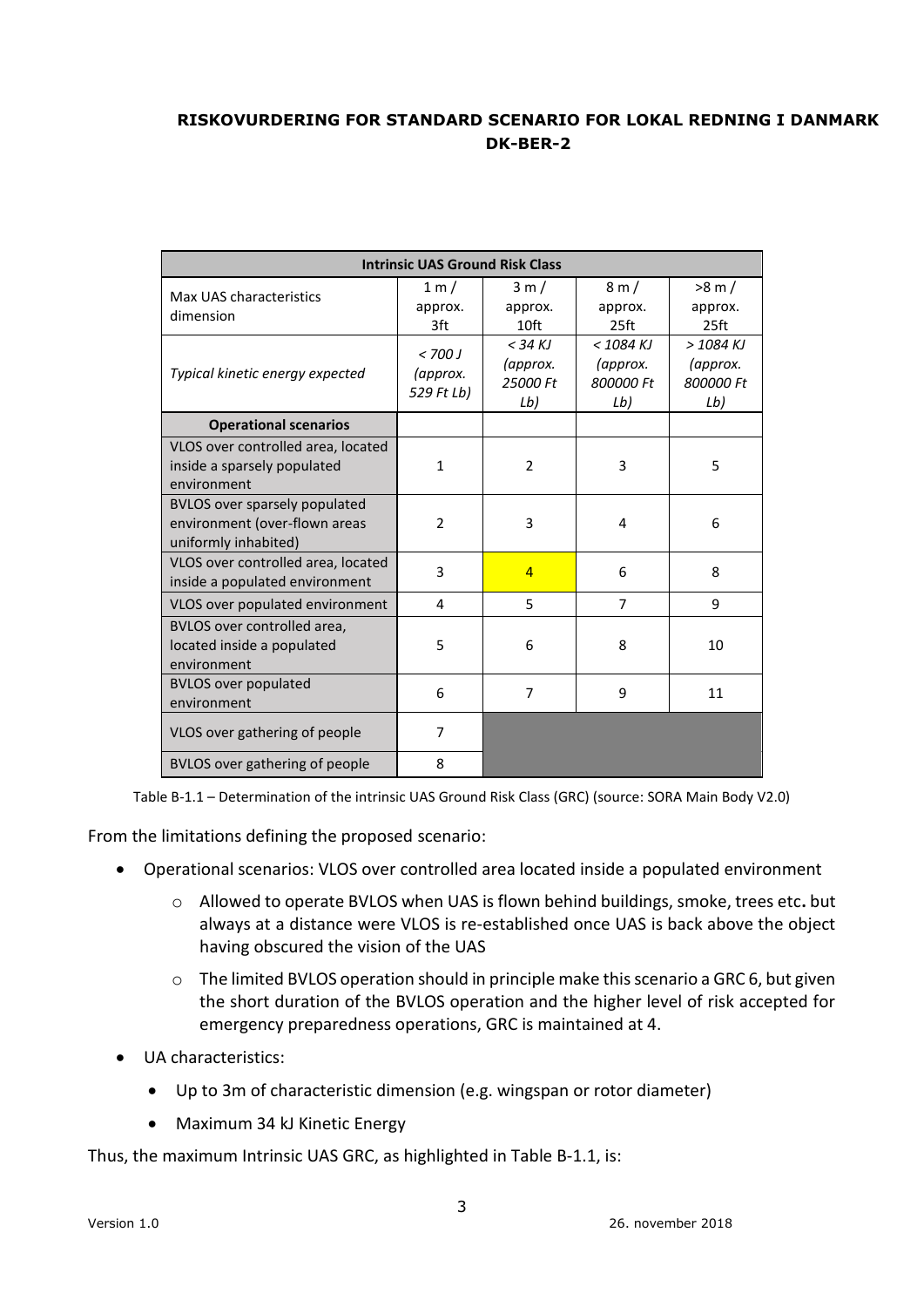#### **Intrinsic GRC = 4**

#### Step #3 – Final GRC determination

As indicated in SORA, s*ince mitigations used to modify the intrinsic GRC have a direct effect of the safety objectives associated with a particular operation, it is especially important to ensure their robustness. This aspect assumes extreme relevance in those cases where harm barriers are of technological nature (e.g. emergency parachute). This step of the process allows for determination of the final GRC based on the availability of these mitigations to the operation. Table B-1.2 provides a list of these mitigations and the relative correction factor. A positive number denotes an increase of the GRC while a negative number results in a decrease of the GRC. All barriers have to be considered in order to perform the assessment. Annex B of SORA provides additional details on how to estimate the robustness of each mitigation. Competent authorities may define additional mitigations and the relative correction factors*.

For this scenario, only the following mitigations for final GRC determination are considered:

- **Emergency Response Plan (ERP)** with a "high" level of robustness and, consequently:
	- Regarding integrity, the ERP should follow the SORA criteria
		- is suitable for the situation;
		- defines criteria to identify an emergency situation;
		- reduces the risk to people on the ground (by limiting the escalating effect);
		- is practical to use;
		- clearly delineates Remote Crew member(s) duties.
		- The competency-based theoretical and practical training proposed by the applicant covers the ERP and include related proficiency requirements and training recurrences.
	- Regarding assurance, the criteria for the adequacy of contingency and emergency procedures applies (see "Operator provisions – Organisation and procedures" in Table B.1-1), that is, the adequacy should be proved through:
		- $\checkmark$  dedicated flight tests, or
		- $\checkmark$  simulations, provided that the representativeness of the simulation means is proven for the intended purpose with positive results
		- $\checkmark$  Any flight test performed to validate the procedures cover the complete flight envelope or be proven to be conservative.
		- $\checkmark$  The procedures, flight tests and simulations are validated by a competent third party.
		- $\checkmark$  Training syllabus validated by a competent third party.
		- $\checkmark$  Remote crew competencies verified by a competent third party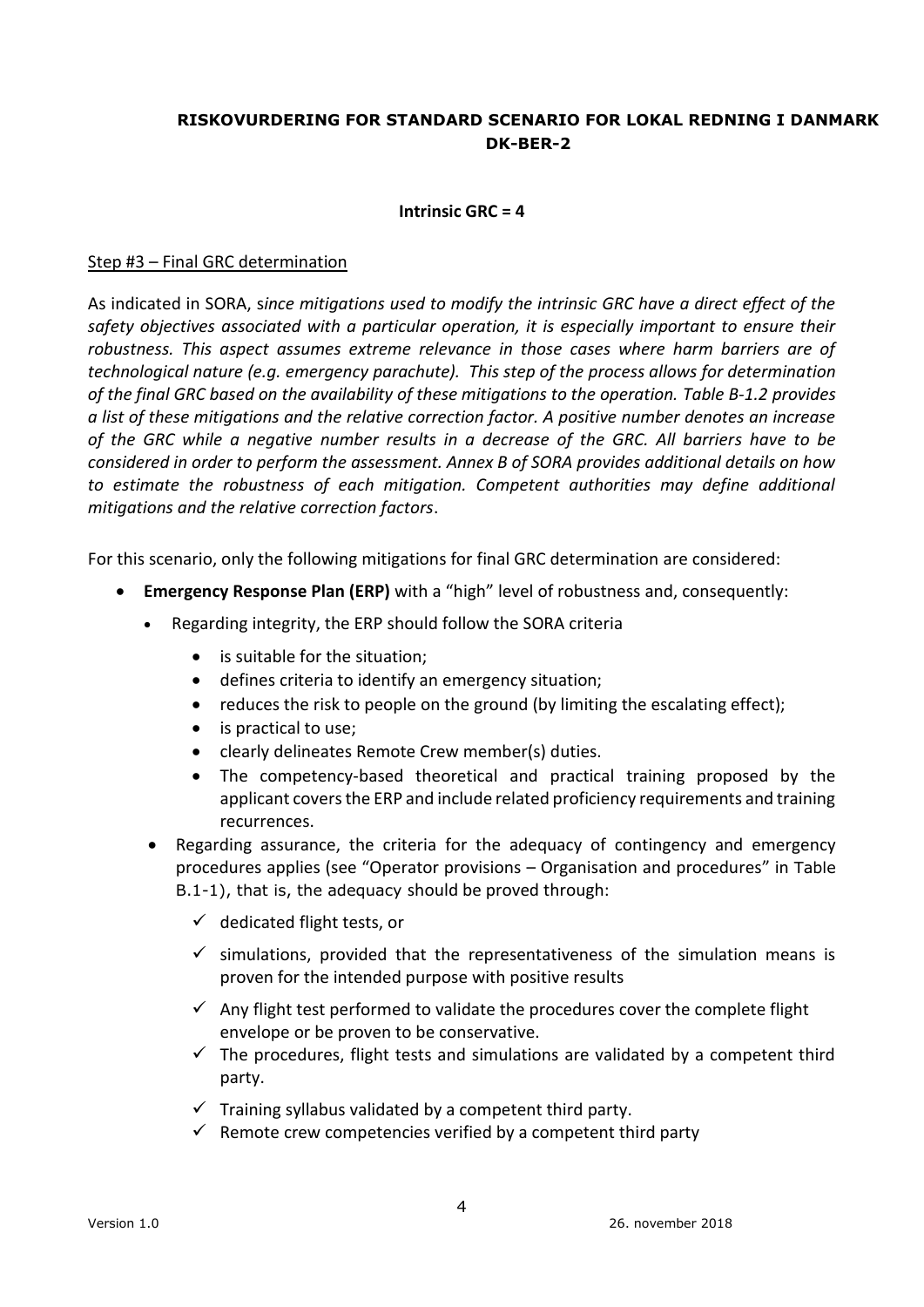- **Technical containment** in place and effective, where:
	- the operator needs to define:
		- $\checkmark$  the operation volume, including flight geography and the containment area and
	- the remote flight crew should ensure containment of the operation so that it can be reasonably expected that the UA will stay within the containment area.

The robustness of this mitigation is considered "low" for this scenario.

Therefore, as highlighted in Table B-1.2, the result is that there is no correction to the Intrinsic GRC and, consequently, the **Final GRC is** equal to the Intrinsic/Initial GRC, which is **3**.

|                             |                                                                                      |                        | <b>Robustness Level</b> |             |                   |
|-----------------------------|--------------------------------------------------------------------------------------|------------------------|-------------------------|-------------|-------------------|
| <b>Mitigation</b><br>number | <b>GRC</b> adaptation                                                                | Low $/$<br><b>None</b> | <b>Medium</b>           | <b>High</b> | <b>Correction</b> |
| M1                          | An Emergency Response Plan<br>(ERP) is in place, operator<br>validated and effective |                        | 0                       | -1          | 0                 |
| M <sub>2</sub>              | Effects of ground impact are<br>reduced                                              | $\bf{0}$               | -1                      | -2          | 0                 |
| M3                          | Technical containment in place<br>and effective                                      | $\bf{0}$               | $-2$                    | -4          | 0                 |
|                             |                                                                                      |                        |                         |             |                   |

Table B-1.2 – Mitigations for Final GRC determination (source: SORA Main Body V2.0)

### **Air Risk Process:**

### Step #4 – Determination of the Initial Air Risk Class

As indicated in SORA, the competent authority, ANSP, or UTM/U-space service provider, may elect to directly map the airspace collision risks using airspace characterization studies. These maps would directly show the initial Air Risk Class (ARC) for a particular airspace. If the competent authority, ANSP, or UTM/U-space service provides an air collision risk map (static or dynamic), the operator should use that service to determine the initial ARC, and skip to section 2.4.3 Application of Strategic Mitigations to reduce the initial ARC.

The following operational limitations related to the air risk are defined for this scenario:

- below 120 m in built-up area and 100 m outside built-up area to stay consistent with all other drone Danish operations operating under the regular rules;
- At least 5 km away from public airports or max 40 m above runway surface in the range 2-5 km from the airport, unless specific procedure for operations approved
- At least 8 km away from military airstations or max 40 m above runway surface in the range 2-8 km from the airstation, unless specific procedure for operations approved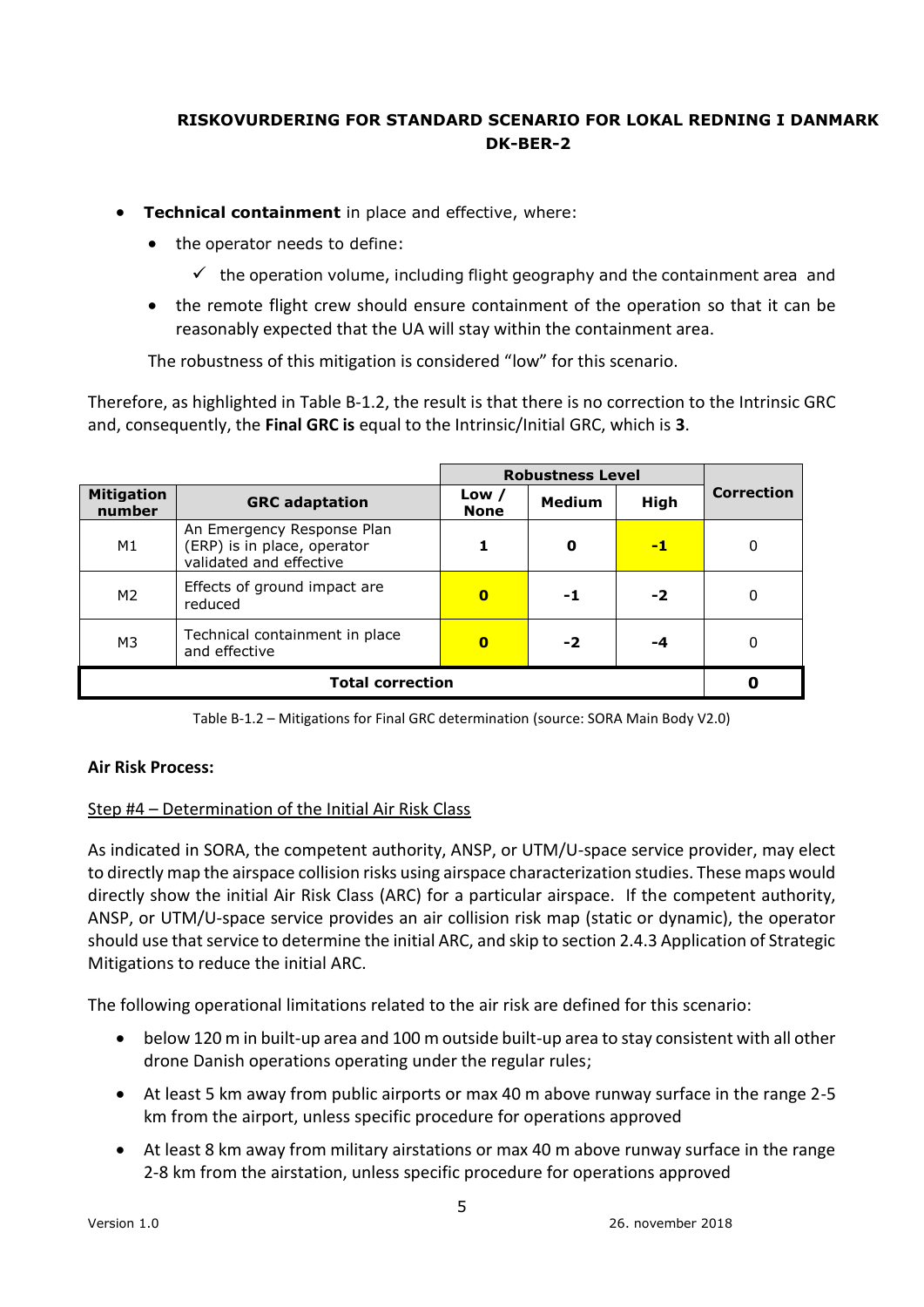- At least 2 km fra HEMS fields or max 50 m above HEMS field elevation surface in the range 1-2 km from the HEMS field, unless specific procedure for operations approved
- Outside of active restriction areas, unless specific procedure for operations approved.

Then, the Airspace Encounter Categories (AECs) and Air Risk Classes (ARCs) associated to this scenario are shown in diagram of Figure B-1.1.



Figure B-1.1 – ARC/AEC determination process (source: adapted from SORA Main Body V2.0)

The following differences are applied compared to the standard SORA air risk model:

- In Denmark drone operations which keep the above mentioned distances are considered to be same as outside controlled airspace and hence the classification does not drive a AEC-8 classification.
- Given the higher risk accepted for emergency preparedness operations and the low traffic intensity over built-up area heights below 120 m, the ARC-c derived from the process (driving by built-up area) is changed to an ARC-b as defined by rural area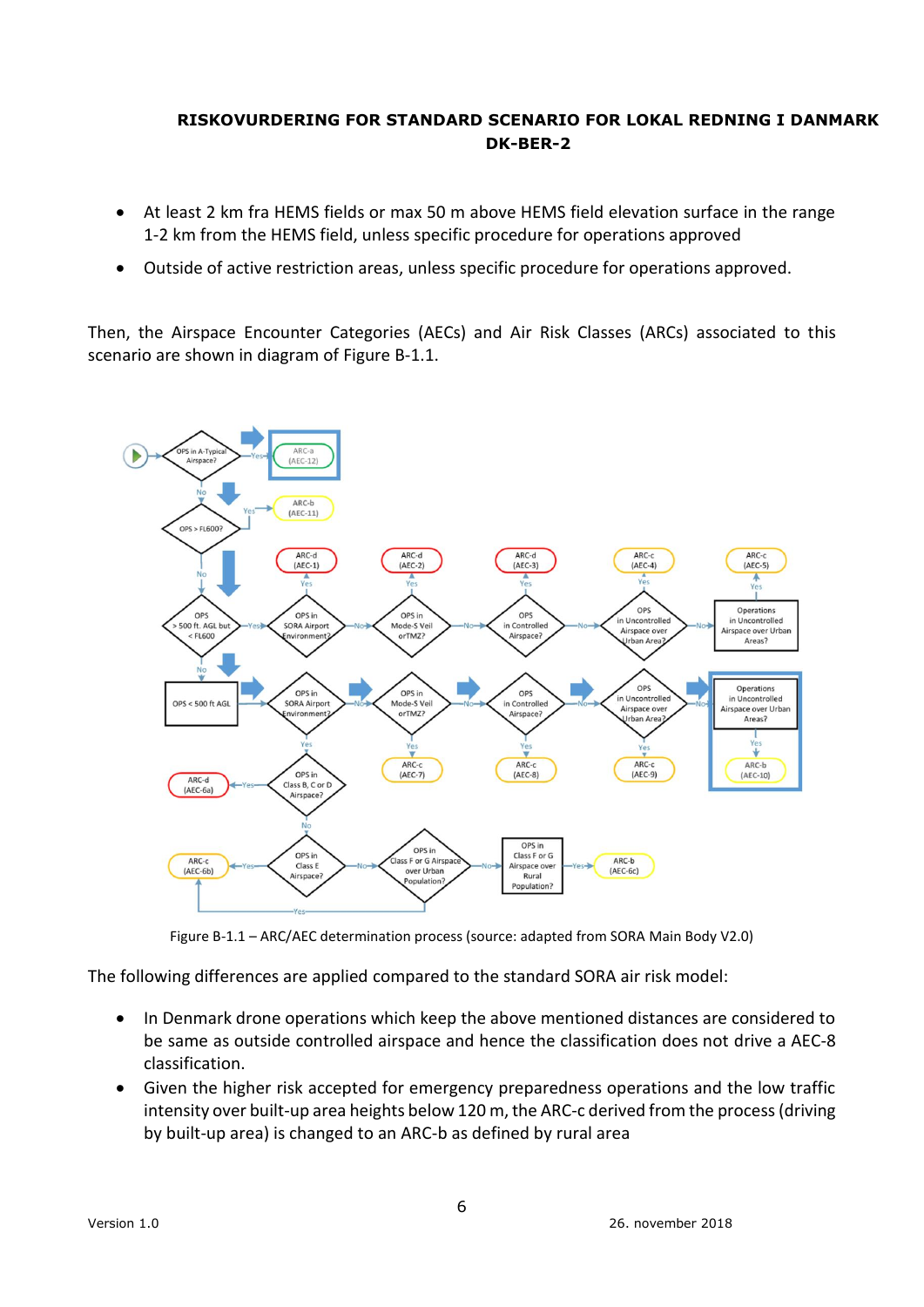As a special case of this scenario operations within the airport/HEMS areas defined above can be allowed if suitable tactical mitigation is applied and approved by the DTCA.

Therefore, operations under this scenario would have an ARC-b (with AEC-10), as defined in SORA Annex C.

### Step #5 – Application of Strategic Mitigations to determine Final ARC (optional)

No credit from strategic mitigations is taken for this scenario. For this reason, the ARC becomes the final ARC:

### **Final ARC = ARC-b**

### Step #6 – Adjacent Airspace Considerations

The objective of this step is to address the risk posed by a loss of control of the operation resulting in an infringement of the adjacent airspace.

The provision of the distance requirements to airport and HEMS fields as defined in Step #5 is in Denmark considered acceptable means of addressing adjacent airspace without increasing the air risk.

Since the adjacent area has an ARC different to ARC-d and the Final ARC is ARC-b, the containment objectives require a **low containment robustness level**, as indicated in Table B-1.3.

| <b>Containment Objectives</b>      |                    |                                                                                                                    |                                                                                                         |  |  |  |  |
|------------------------------------|--------------------|--------------------------------------------------------------------------------------------------------------------|---------------------------------------------------------------------------------------------------------|--|--|--|--|
| Operational<br>Case                | Final ARC is ARC-d | The final ARC is other<br>than ARC-d and the<br>operation is not<br>conducted adjacent to<br><b>ARC-d airspace</b> | The final ARC is other<br>than ARC-d and the<br>operation is conducted<br>adjacent to ARC-d<br>airspace |  |  |  |  |
| Containment<br>Robustness<br>Level | N/A                | Low                                                                                                                | High                                                                                                    |  |  |  |  |

Table B-1.3 – Robustness Levels for Containment Objectives (source: SORA Main Body V2.0)

SORA Annex C proposes the following criteria for low robustness level for containment:

 Containment integrity: recommended loss of containment **≤ 1 event per 100 flight hours** (1E-2/FH)

This recommendation has been included in the operational mitigations for this scenario.

 Containment assurance: the **operator should declare** that the mitigations in place will contain the UAS in the operation volume.

For this scenario, as it is **subject to authorization** by the competent authority, the operator will have to **provide evidence** of the planned mitigations and that those can reasonably expected to meet the containment integrity objective.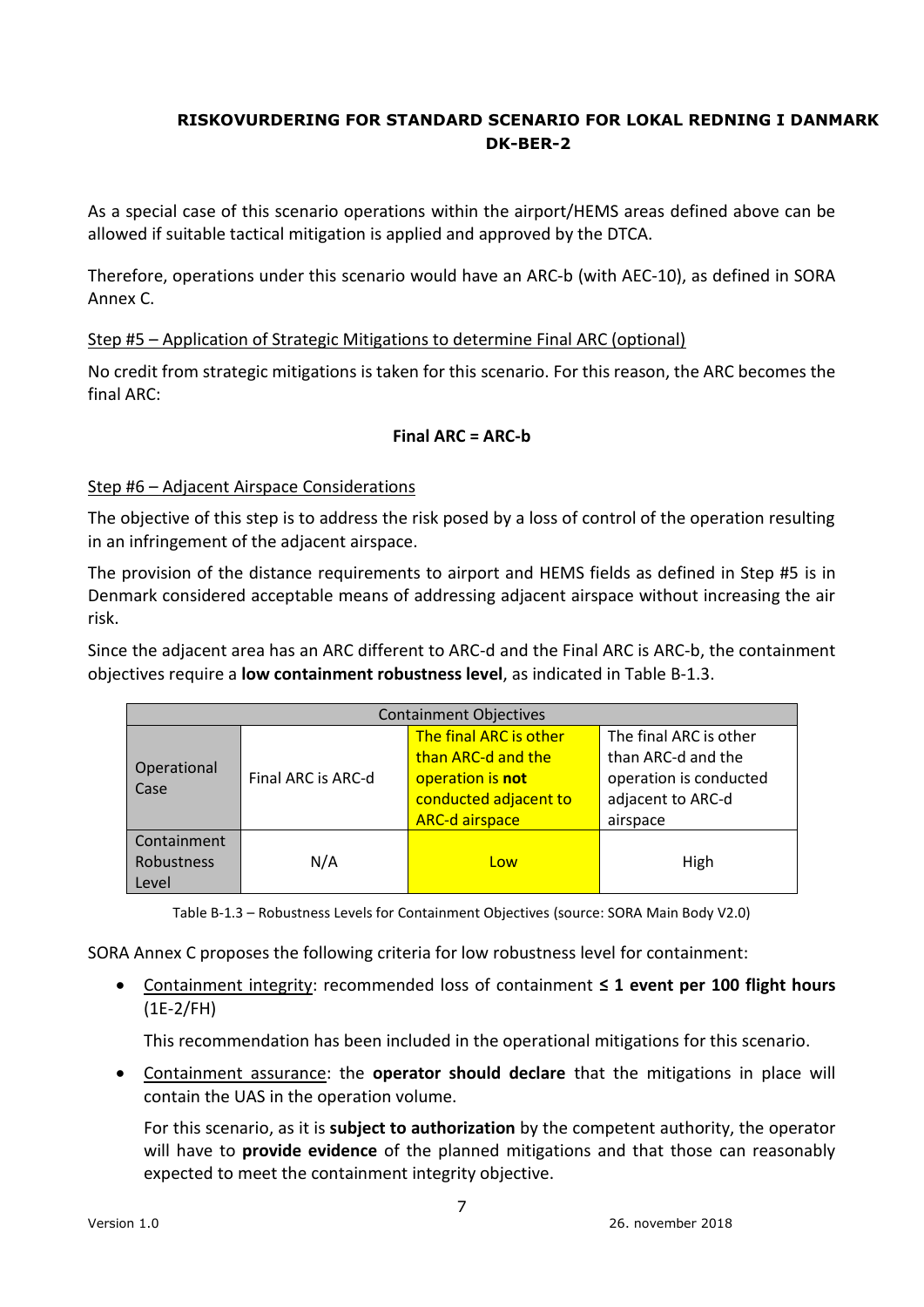Therefore, it can be concluded that the **proposed provisions for this scenario comply with the SORA criteria for low robustness level for containment**.

### Step #7 – Tactical Mitigation Performance Requirement (TMPR) and Robustness Levels

Since no strategic mitigation is considered for this scenario (see Step #5), all mitigation measures addressing the air risk are tactical.

As indicated in Table B-1.4 below, the required level for Tactical Mitigation Performance Requirement (TMPR) and TMPR robustness is **low**.

| <b>Final ARC</b> | <b>Tactical Mitigation</b><br><b>Performance Requirements</b><br>(TMPR) | <b>TMPR Level of</b><br><b>Robustness</b> |
|------------------|-------------------------------------------------------------------------|-------------------------------------------|
| ARC-d            | High                                                                    | High                                      |
| ARC-c            | Medium                                                                  | Medium                                    |
| ARC-b            | Low                                                                     | Low                                       |
| ARC-a            | No requirement                                                          | No requirement                            |

Table B-1.4 – Tactical Mitigation Performance Requirement (TMPR) and TMPR Level of Robustness Assignment (source: SORA Main Body V2.0)

The proposed provisions for this scenario are compliant with the following principle indicated in SORA for low TMPR: *operations with a low TMPR are supported by technology that is designed to aid the pilot in detecting other traffic, but which may be built to lesser standards. For example, for operations below 500ft, the traffic avoidance manoeuvres are expected to mostly be based on a rapid descend to an altitude where manned aircraft are not expected to ever operate*.

The following two categories of tactical mitigations and corresponding TMPR described in SORA are considered for this scenario:

- TMPR using human "See and Avoid" schemas (e.g. VLOS, "EVLOS")
	- A **VLOS limitation is included in this scenario for launch/take-off & recovery/land phases**. However, this provision is meant mainly as a mitigation for the ground risk (e.g. to allow the remote pilot to take immediate action if he/she sees an abnormal behavior of the UA or an unforeseen obstacle). Nevertheless, it can also be used as an additional mitigation for the air risk (e.g. to abort launch/take-off if an incoming traffic is detected) even if at the flight heights where those phases take place it is unlikely to pose a significant risk to other airspace users when operating away from aerodromes, etc.
	- The following limitations are included, that can be considered as "BVLOS" limitations in accordance to SORA definition<sup>2</sup> (but operations will be anyway considered BVLOS, as per SORA approach<sup>3</sup>):

-

<sup>2</sup> SORA considers the following definition: "*EVLOS operation: A UAS operation whereby the Pilot in Command (PIC) maintains an uninterrupted situational awareness of the airspace in which the UAS operation is being conducted via visual airspace surveillance, possibly aided by technology means. The PIC has a direct control of the UAS at all time.*" <sup>3</sup> E.g., SORA indicates that "*EVLOS operations are to be considered as BVLOS for the GRC determination*"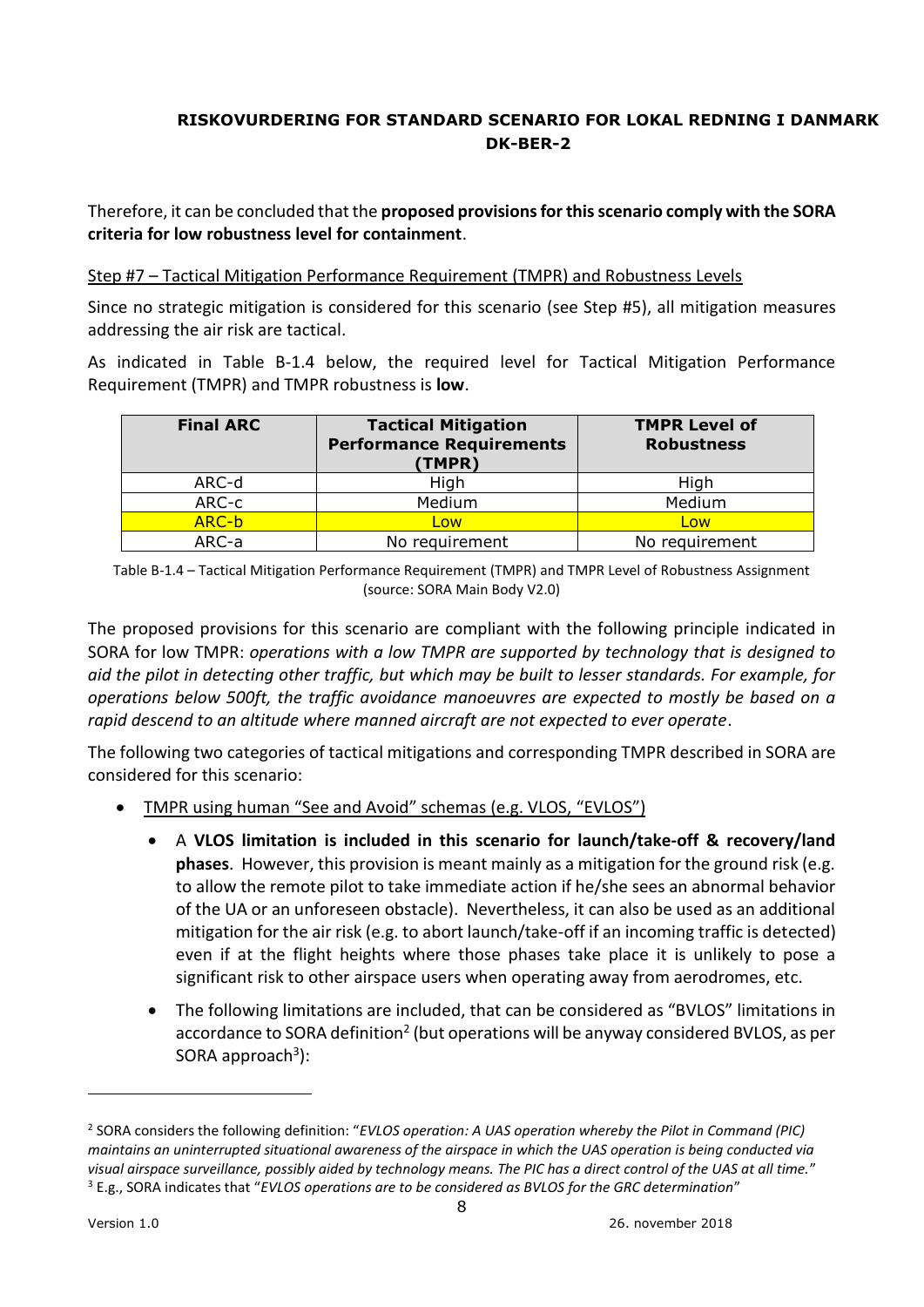### UA is **not operated at more than 1 Km from the remote pilot**.

### TMPR using alternate means of mitigation to human "See and Avoid" schemas

Alternate means of mitigation implies that machine or machine-assisted Separation and Collision Avoidance schemes are used (e.g. ATC Separation Services, TCAS, DAA, UTM, U-Space, etc.)

In this scenario, some provisions taken from SORA criteria are included for those operations where machine-based mitigations are planned to be used, as indicated in Table B-1.5.

Regarding performance requirements for the "detect and avoid" functions, Table B-1.5 below shows TMPR for ARC-b (TMPR Low) and TMPR considered in proposed mitigations for the scenario.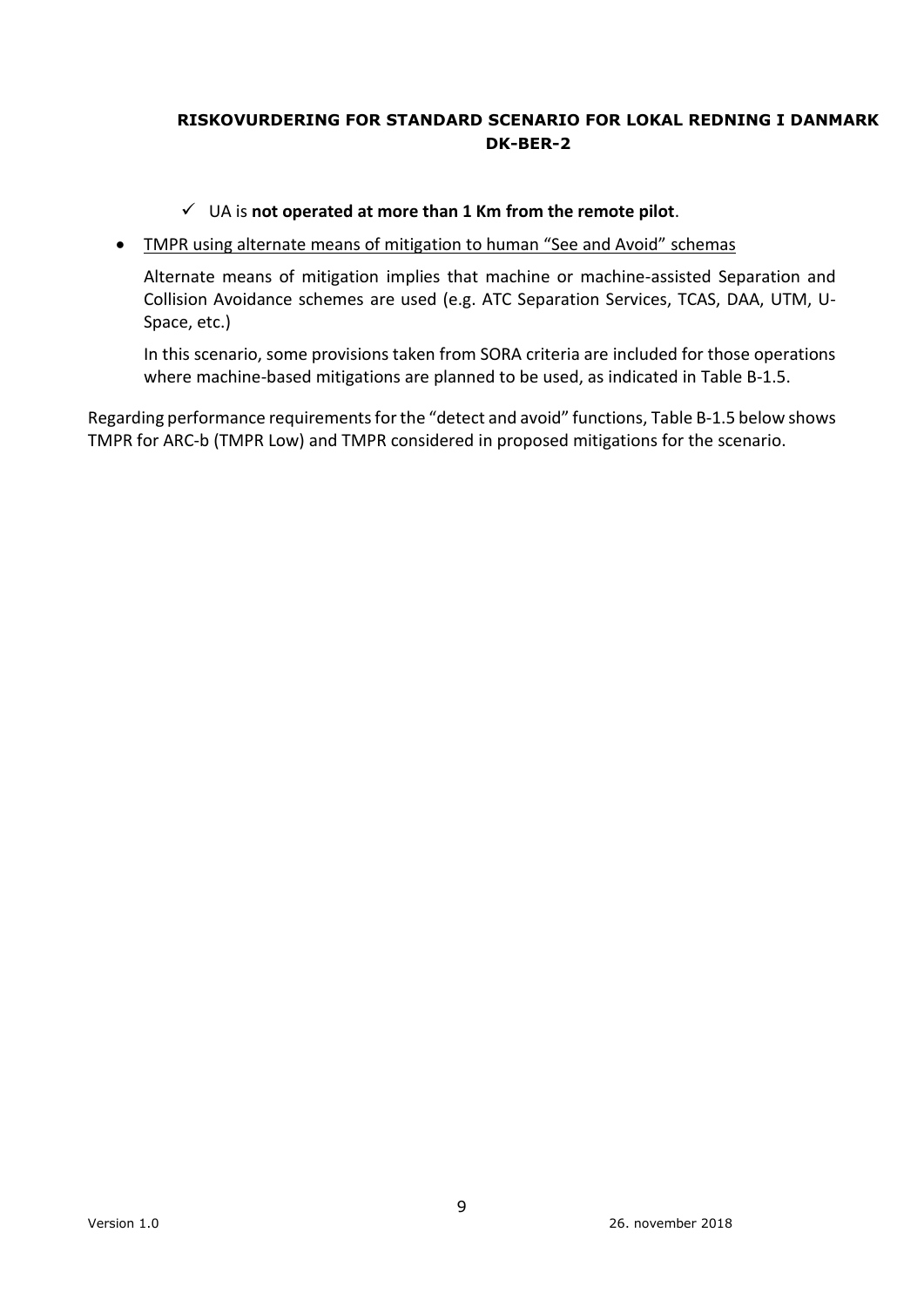|                  |               | <b>Tactical Mitigation Performance Requirements (TMPR)</b>                                                                                                                                                                                                                                                                                                                                                                                                                                                                                                                                                           |                                                                                                                                                                                                                                                                                                                                                                                                                                                                                                                                                                 |  |  |  |  |
|------------------|---------------|----------------------------------------------------------------------------------------------------------------------------------------------------------------------------------------------------------------------------------------------------------------------------------------------------------------------------------------------------------------------------------------------------------------------------------------------------------------------------------------------------------------------------------------------------------------------------------------------------------------------|-----------------------------------------------------------------------------------------------------------------------------------------------------------------------------------------------------------------------------------------------------------------------------------------------------------------------------------------------------------------------------------------------------------------------------------------------------------------------------------------------------------------------------------------------------------------|--|--|--|--|
|                  |               | In SORA for ARC-b (TMPR Low)                                                                                                                                                                                                                                                                                                                                                                                                                                                                                                                                                                                         | In proposed mitigations for the scenario                                                                                                                                                                                                                                                                                                                                                                                                                                                                                                                        |  |  |  |  |
| <b>Functions</b> | <b>Detect</b> | The expectation is for the applicant's DAA Plan<br>to enable the operator to detect<br>approximately 50% of all aircraft in the<br>detection volume <sup>4</sup> . It is required that the<br>applicant has awareness of most of the traffic<br>operating in the area in which the operator<br>intends to fly, by relying on one or more of the<br>following:<br>• Use of (web-based) real time aircraft tracking                                                                                                                                                                                                    | The limitation of not having the UA operating<br>further than 1 Km from the remote pilot or a<br>VO, allows the remote flight crew to scan the<br>airspace where the UA is flying in, which can<br>reasonably expected to enable the operator to<br>detect at least 50% of all aircraft in the<br>detection volume.                                                                                                                                                                                                                                             |  |  |  |  |
|                  |               | services<br>• Use Low Cost ADS-B In /UAT/FLARM <sup>5</sup> /Pilot<br>Aware <sup>4</sup> aircraft trackers<br>• Use of UTM Dynamic Geofencing <sup>6</sup><br>• Monitoring aeronautical radio<br>communication (i.e. use of a scanner) <sup>7</sup>                                                                                                                                                                                                                                                                                                                                                                  | No specific means for tactical mitigation are<br>indicated in the scenario but provisions in case<br>of their use are included (see "integrity<br>requirements")                                                                                                                                                                                                                                                                                                                                                                                                |  |  |  |  |
|                  | <b>Decide</b> | The operator must have a documented de-<br>confliction scheme, in which the operator<br>explains which tools or methods will be used<br>for detection and what the criteria are that will<br>be applied for the decision to avoid incoming<br>traffic. In case the remote pilot relies on<br>detection by someone else, the use of<br>phraseology will have to be described as well.<br>Examples:<br>. The operator will initiate a rapid descend if<br>traffic is crossing a <b>3NM</b> boundary and<br>operating at less than 1000ft.<br>• The observer monitoring traffic uses the<br>phrase: 'LAND! LAND! LAND!' | Operating procedures should be documented,<br>which include the contingency procedures<br>containing the de-confliction scheme.<br>This de-confliction scheme should include the<br>following aspects for the decision-making<br>process:<br>Decision criteria: if the incoming traffic is<br>detected at $3$ NM ( $\sim$ 5.6 km) or less and at<br>1000 ft (~300 m) or less, the avoidance<br>manoeuvre should be initiated.<br>Pre-defined phraseology to warn the<br>remote pilot in case the detection is<br>performed by a VO, e.g. 'LAND! LAND!<br>LAND!' |  |  |  |  |
|                  | Avoid         | Avoidance may rely on vertical avoidance<br>manoeuvring or getting to a 'safe state,' the<br>aircraft could descend from its operating<br>altitude to the 'safe state' in less than a minute.<br>For example, in VLL airspace, the UAS could<br>descend to an altitude not higher than the<br>nearest trees, buildings or ground.<br>The following are suggested minimum<br>performance criteria:<br>• Rate of climb/descend: ≥ 500 ft/min                                                                                                                                                                           | The minimum performance criteria from SORA<br>is considered as technical provision for UAS in<br>this scenario: UA should have a maximum<br>descent rate not less than 2.5 m/s (500 fpm)<br>Complying with this provision is expected to be<br>sufficient to allow the UA descent from a flight<br>lower than 150 m (500ft) to a 'safe state' (flight<br>level not higher than the nearest trees, buildings<br>or ground/water surface) in less than a minute.                                                                                                  |  |  |  |  |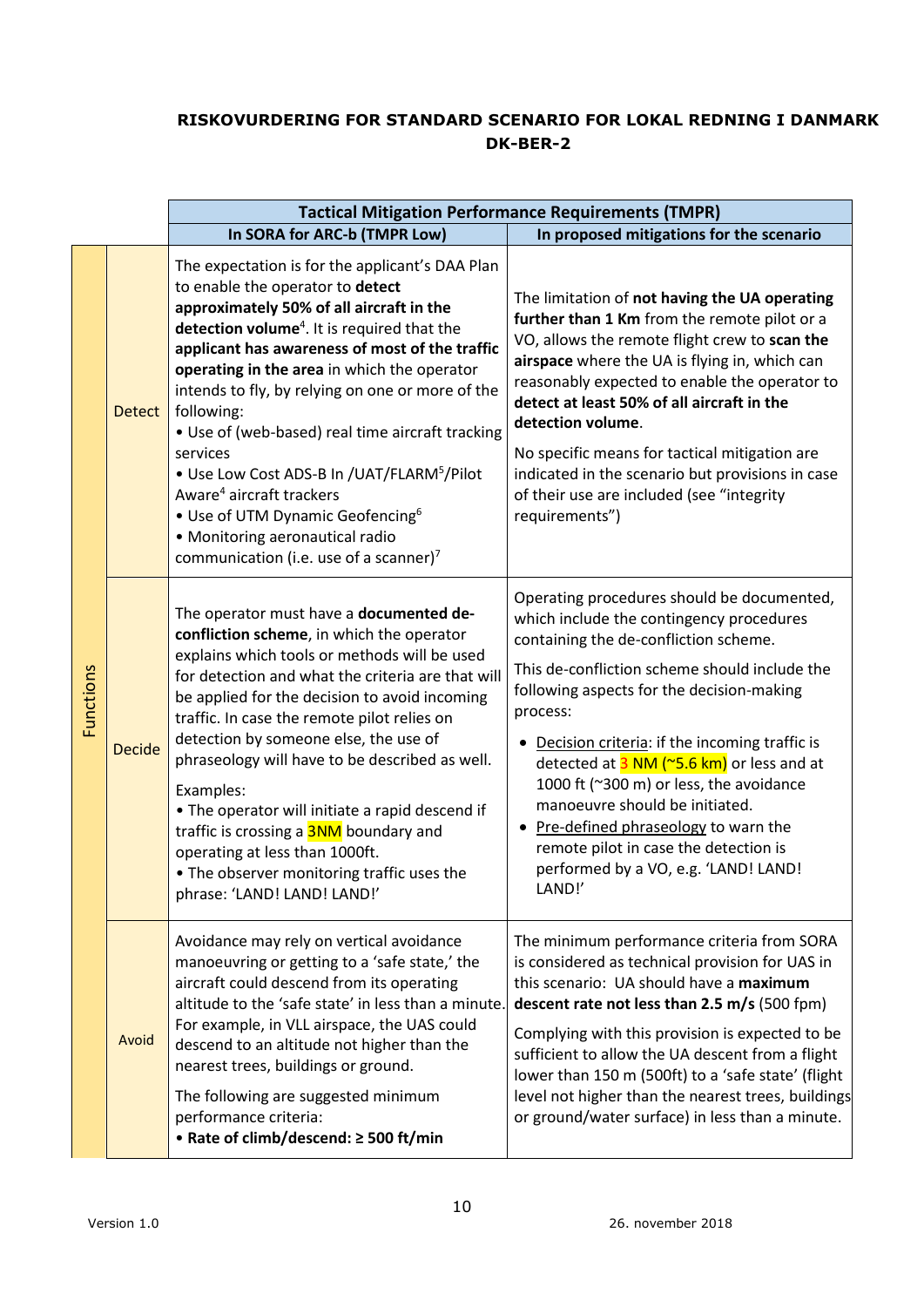|                  |                                                                                                                                                                                                                                                                                                                                                                                                                                                                                                                                                                                       | The criteria from SORA are considered part of<br>the technical provisions for the UAS and<br>supporting means, in particular:                                                                                                                                                                                                                                                                                                                                                                                                                                                                                                              |
|------------------|---------------------------------------------------------------------------------------------------------------------------------------------------------------------------------------------------------------------------------------------------------------------------------------------------------------------------------------------------------------------------------------------------------------------------------------------------------------------------------------------------------------------------------------------------------------------------------------|--------------------------------------------------------------------------------------------------------------------------------------------------------------------------------------------------------------------------------------------------------------------------------------------------------------------------------------------------------------------------------------------------------------------------------------------------------------------------------------------------------------------------------------------------------------------------------------------------------------------------------------------|
| Feedback<br>Loop | Where electronic means assist the remote<br>pilot in detecting traffic, the information is<br>provided with a latency and update rate for<br>intruder data (e.g. position, speed, altitude,<br>track) that support the decision criteria. For an<br>assumed 3 NM threshold, a 5 second update<br>rate and a latency of 10 seconds is considered<br>adequate (see example below).<br>The latency of the whole command (C2) link,<br>i.e. the time between the moment that the<br>remote pilot gives the command and the<br>airplane executes the comment must not<br>exceed 5 seconds. | • Where an electronic means is used to assist<br>the remote pilot and/or VOs in being<br>aware of UA position in relation to<br>potential "airspace intruders", the<br>information is provided with a latency and<br>update rate for intruder data (e.g. position,<br>speed, altitude, track) that support the<br>decision criteria. For an assumed 3 NM<br>threshold, a 5 second update rate and a<br>latency of 10 seconds is considered<br>adequate.<br>The UAS design should be adequate to<br>ensure that the time required between a<br>command is given by the remote pilot and<br>the UA executes it does not exceed 5<br>section. |

Table B-1.5 – SORA TMPR for ARC-b (low level) and TMPR of proposed mitigations in the scenario (source: based on SORA V2.0)

Regarding integrity requirements, the following SORA criteria has been considered as part of the technical provisions for UAS and supporting means: "the **failure of any tactical mitigation** system used as air risk mitigation, due to all causes, should **not occur more often than 1 per 100 flight hours**  $(1E-2)''$ .

Therefore, considering all above, it can be concluded that the **proposed provisions for this scenario comply with the SORA criteria for low TMPR and associated robustness level**.

-

<sup>&</sup>lt;sup>4</sup> The size of the detection volume depends on the aggravated closing speed of traffic that may be reasonably be encountered, the time required by the remote pilot to command the avoidance manoeuvre, the time required by the system to respond and the manoeuvrability and performance of the aircraft. The detection volume is proportionally larger than the alerting threshold.

<sup>&</sup>lt;sup>5</sup> FLARM and PilotAware are commercially available (trademarked) products/brands. They are referenced here only as example technologies. The references do not imply an endorsement by JARUS or the authors of this document for the use of these products. Other products offering similar functions may also be used.

 $6$  These refer to possible future applications of automated traffic management systems for unmanned aircraft in an UTM/U-space environment. These applications may not exist as such today. A subscription to these services may be required.

 $<sup>7</sup>$  If permitted by the authority. May require a Radio-License or Permit.</sup>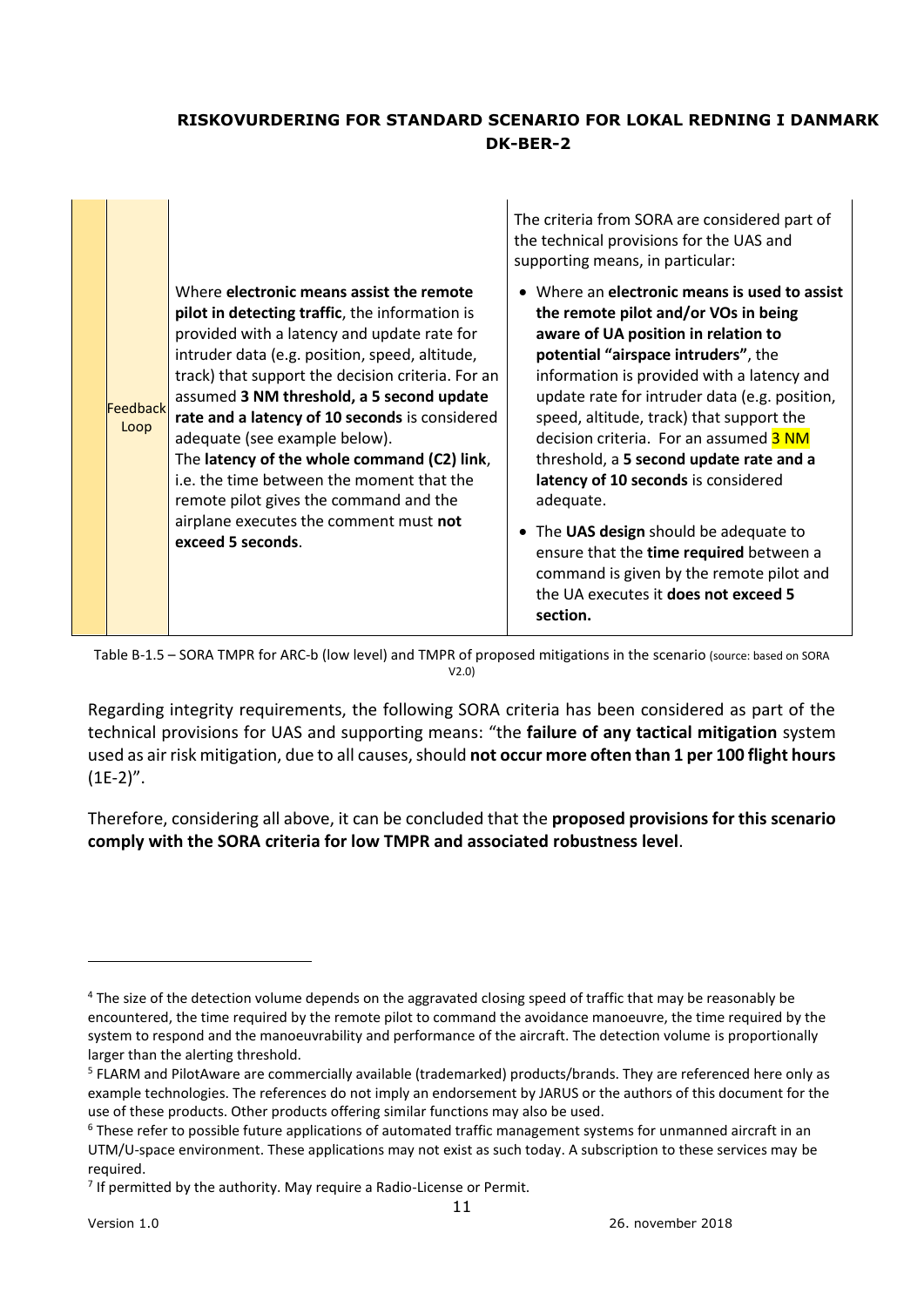### **Final SAIL and Operational Safety Objectives (OSO) Assignment**

#### Step #8 – SAIL determination

Considering that:

- Ground risk: final GRC is 3.
- Air risk: final ARC is ARC-b

Then, the resulting **SAIL for this scenario is II**, as indicated in Table B-1.6 below:

| <b>SAIL Determination</b> |            |                        |    |    |  |  |
|---------------------------|------------|------------------------|----|----|--|--|
|                           |            | <b>Final ARC</b>       |    |    |  |  |
| Final                     | a          | h<br>d<br>$\mathsf{C}$ |    |    |  |  |
| <b>GRC</b>                |            |                        |    |    |  |  |
| 1                         | 1          | $\mathbf{H}$           | IV | VI |  |  |
| $\overline{2}$            | I          | $\mathbf{H}$           | IV | VI |  |  |
| $\overline{3}$            | 11         | $\mathbf{H}$           | IV | VI |  |  |
| 4                         | III        | III                    | IV | VI |  |  |
| 5                         | IV         | IV                     | IV | VI |  |  |
| 6                         | v          | v                      | v  | VI |  |  |
| $\overline{7}$            | VI         | VI                     | VI | VI |  |  |
| >7                        | Category C |                        |    |    |  |  |
|                           |            | (certified) operation  |    |    |  |  |

Table B-1.6 – SAIL determination (source: SORA Main Body V2.0)

### Step #9 – Identification of Operational Safety Objectives (OSOs)

As indicated in SORA:

- The purpose of this step is to evaluate the defenses within the operation in form of operational safety objectives (OSOs) and the associated level of robustness depending on the SAIL.
- Table B-1.7, from SORA, provides a qualitative methodology to make this determination. In this table, O is Optional, L is recommended with Low robustness, M is recommended with Medium robustness, H is recommended with High robustness. The various OSOs are grouped based on the threat they help to mitigate. Some OSOs may therefore be repeated in the table.
- Table B-1.7 provides a consolidated list of common OSOs that have been historically used to ensure safety of UAS operations. It collects the experience of many experts and is therefore a solid starting point to determine the required safety objectives for a specific operation. Competent authorities may define additional OSOs and the relative level of robustness.

SAIL II corresponding to this scenario is highlighted in Table B-1.7 to show the required level of robustness for the different OSOs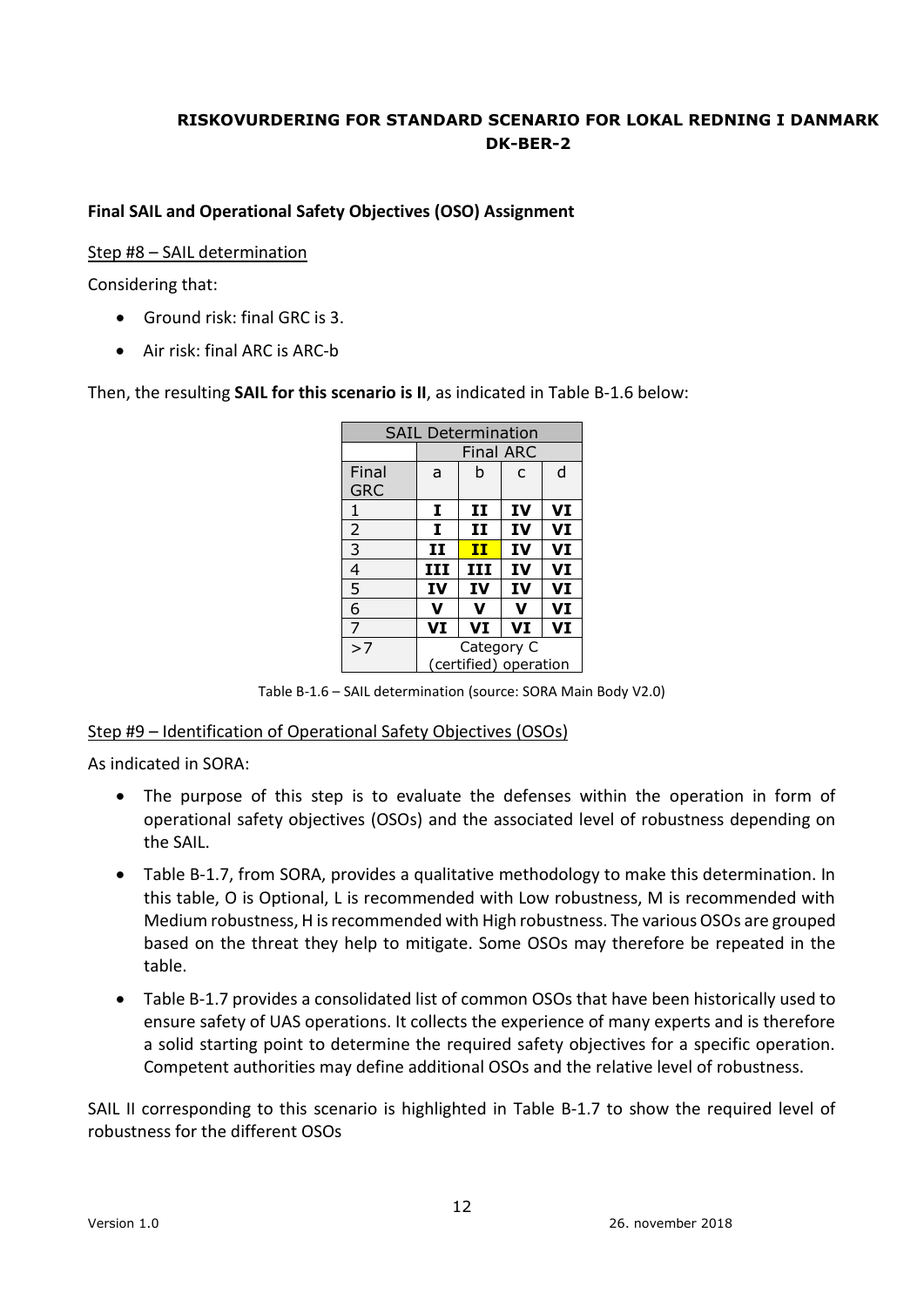| OSO Number                |                                                                                                        | <b>SAIL</b> |                |     |    |             |    |
|---------------------------|--------------------------------------------------------------------------------------------------------|-------------|----------------|-----|----|-------------|----|
| (in line with<br>Annex E) |                                                                                                        | I           | $\mathbf{I}$   | III | IV | $\mathbf v$ | VI |
|                           | <b>Technical issue with the UAS</b>                                                                    |             |                |     |    |             |    |
| OSO#01                    | Ensure the operator is competent and/or proven                                                         | O           | L              | M   | H  | H           | Н  |
| OSO#02                    | UAS manufactured by competent and/or proven<br>entity                                                  | O           | $\circ$        | L   | M  | H           | Н  |
| OSO#03                    | UAS maintained by competent and/or proven<br>entity                                                    | L           | L              | M   | М  | H           | н  |
| OSO#04                    | UAS developed to authority recognized design<br>standards <sup>8</sup>                                 | O           | $\overline{O}$ | O   | L  | M           | Н  |
| OSO#05                    | UAS is designed considering system safety and<br>reliability                                           | O           | $\overline{O}$ | L   | М  | H           | н  |
| OSO#06                    | C3 link performance is appropriate for the<br>operation                                                | O           | L              | L   | M  | H           | H  |
| OSO#07                    | Inspection of the UAS (product inspection) to<br>ensure consistency to the ConOps                      | L           | L              | M   | м  | H           | н  |
| OSO#08                    | Operational procedures are defined, validated<br>and adhered to                                        | L           | M              | H   | H  | H           | Н  |
| OSO#09                    | Remote crew trained and current and able to<br>control the abnormal situation                          | L           | L              | М   | M  | H           | н  |
| OSO#10                    | Safe recovery from technical issue                                                                     | L           | Ĺ              | M   | M  | H           | Н  |
|                           | Deterioration of external systems supporting<br><b>UAS operation</b>                                   |             |                |     |    |             |    |
| OSO#11                    | Procedures are in-place to handle the<br>deterioration of external systems supporting UAS<br>operation | L           | M              | H   | H  | H           | Н  |
| OSO#12                    | The UAS is designed to manage the deterioration<br>of external systems supporting UAS operation        | L           | L              | M   | M  | H           | Н  |
| OSO#13                    | External services supporting UAS operations are<br>adequate to the operation                           | L           | L              | M   | H  | H           | н  |
|                           | <b>Human Error</b>                                                                                     |             |                |     |    |             |    |
| OSO#14                    | Operational procedures are defined, validated<br>and adhered to                                        | L           | M              | H   | H  | H           | H  |
| OSO#15                    | Remote crew trained and current and able to<br>control the abnormal situation                          | L           | L              | М   | M  | H           | н  |
| OSO#16                    | Multi crew coordination                                                                                | L           | L              | M   | M  | H           | Н  |
| OSO#17                    | Remote crew is fit to operate                                                                          | L           | L              | М   | M  | H           | Н  |

<sup>&</sup>lt;sup>8</sup> The robustness level does not apply to mitigations for which credit has been taken to derive the risk classes. This is further detailed in para. 3.2.11(a).

-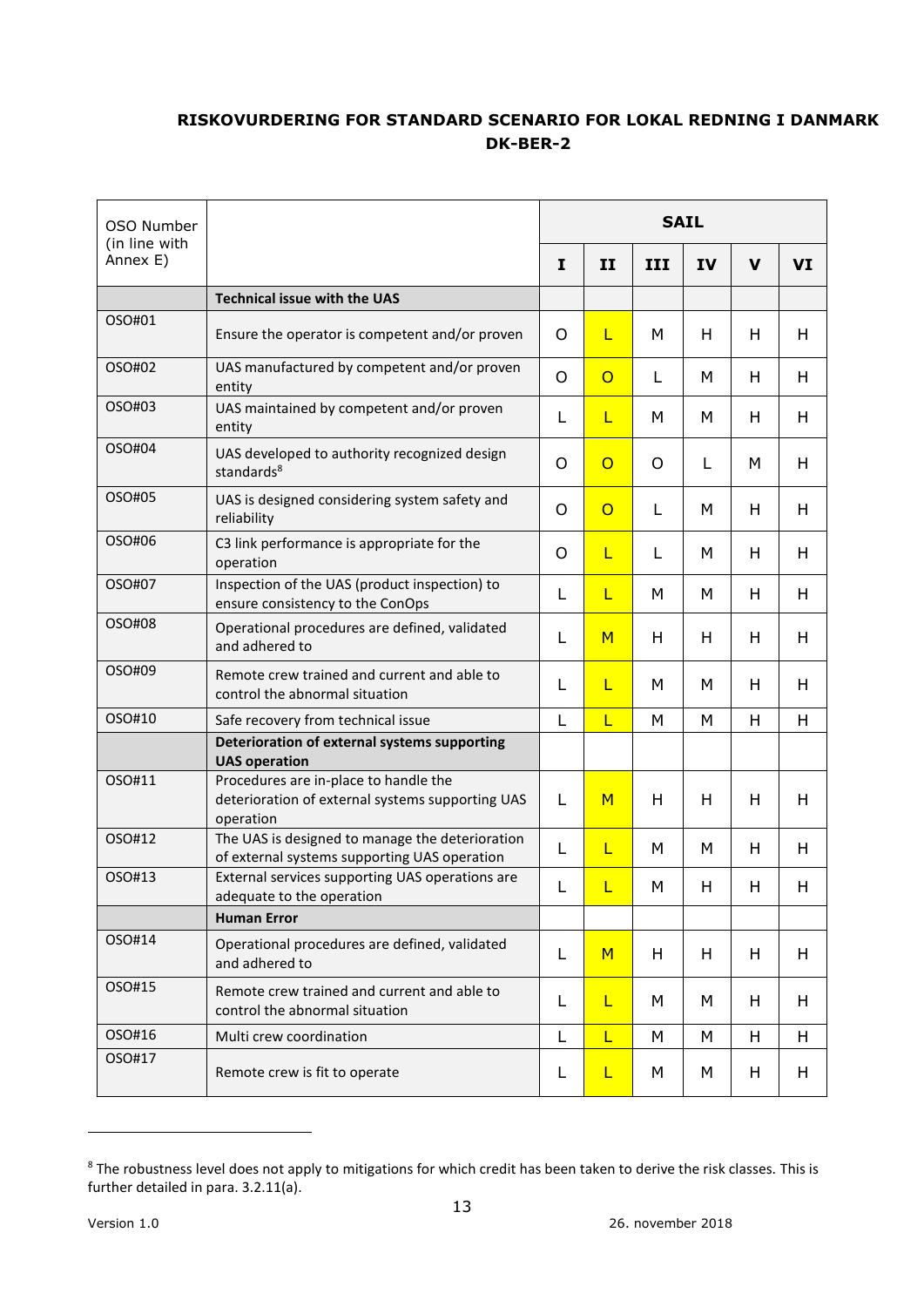| OSO Number                |                                                                                                | <b>SAIL</b> |          |            |           |             |           |  |
|---------------------------|------------------------------------------------------------------------------------------------|-------------|----------|------------|-----------|-------------|-----------|--|
| (in line with<br>Annex E) |                                                                                                | I           | II       | <b>III</b> | <b>IV</b> | $\mathbf v$ | <b>VI</b> |  |
| OSO#18                    | Automatic protection of the flight envelope from<br><b>Human Error</b>                         | O           | $\Omega$ | L          | м         | H           | н         |  |
| OSO#19                    | Safe recovery from Human Error                                                                 | O           | $\Omega$ | L          | м         | м           | н         |  |
| OSO#20                    | A Human Factors evaluation has been performed<br>and the HMI found appropriate for the mission | O           | L        | L          | м         | М           | н         |  |
|                           | <b>Adverse operating conditions</b>                                                            |             |          |            |           |             |           |  |
| OSO#21                    | Operational procedures are defined, validated<br>and adhered to                                | L           | M        | н          | н         | H           | н         |  |
| OSO#22                    | The remote crew is trained to identify critical<br>environmental conditions and to avoid them  | L           | L        | м          | м         | м           | н         |  |
| OSO#23                    | Environmental conditions for safe operations<br>defined, measurable and adhered to             | L           | L        | м          | M         | H           | н         |  |
| OSO#24                    | UAS designed and qualified for adverse<br>environmental conditions                             | O           | $\Omega$ | M          | н         | н           | н         |  |

Table B-1.7 – Recommended operational safety objectives (OSOs) (source: SORA Main Body V2.0)

## Step #10 – Comprehensive Safety Portfolio

This step addresses the satisfactory substantiation of mitigations and objectives required by the SORA process, ensuring also that any additional requirements to those identified by the SORA process (e.g. security, environmental protection, etc.) as well as the relative stakeholders (e.g. environmental protection agencies, national security bodies, etc.) are adequately addressed.

For the purpose of the assessment of this scenario, under this step the compliance of proposed provisions for the scenario against SORA criteria is performed as shown in Table B-1.8 with the following additional considerations:

- The protection of privacy which is included in the Danish drone regulation yields, as specified in the scenario, to the purpose of emergency preparedness operations under this scenario
- Some security measures which are included in the Danish drone regulation yields, as specified in the scenario, to the purpose of emergency preparedness operations under this scenario.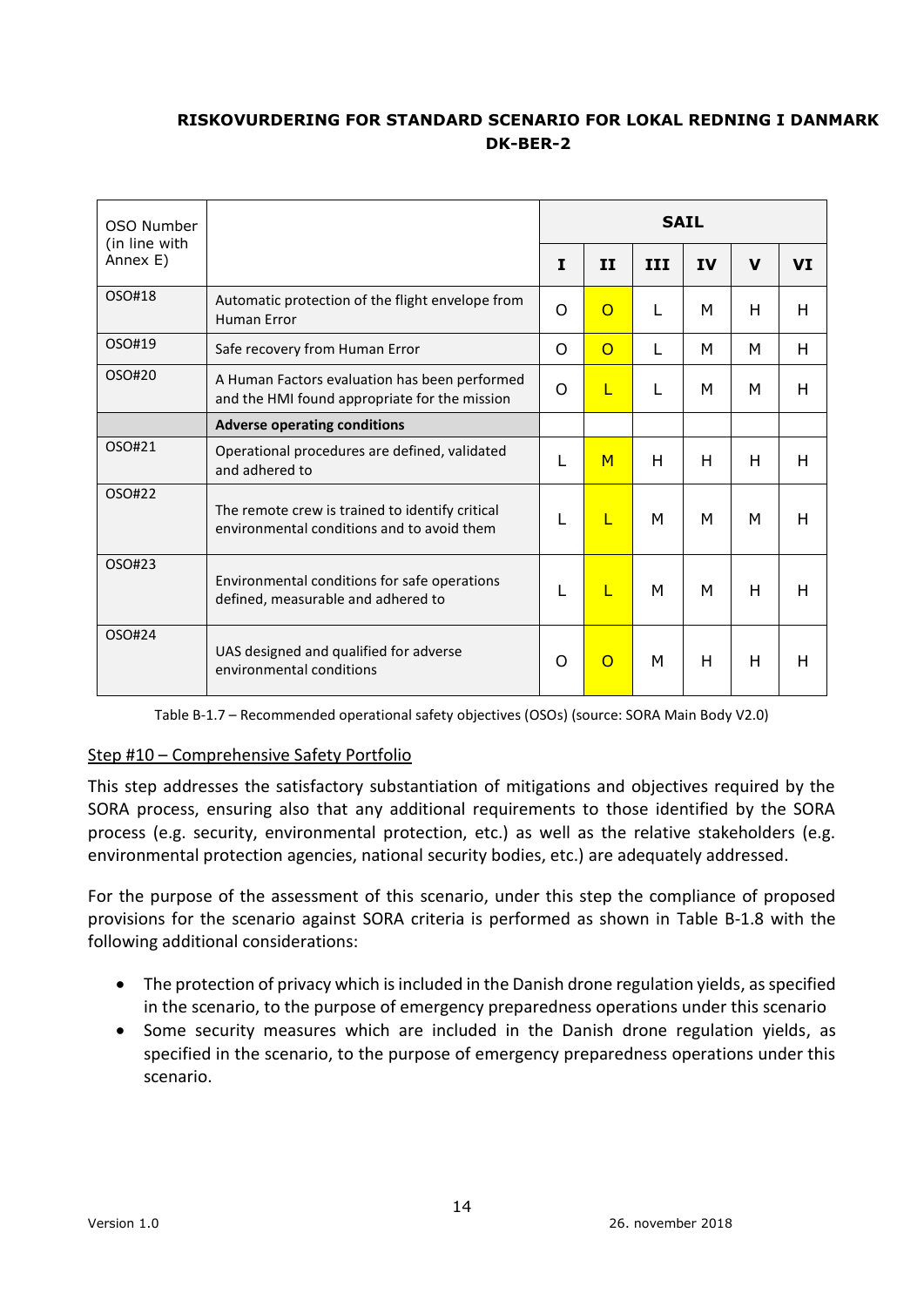| <b>Operational Safety Objectives (OSOs)</b>                      |                              | <b>SAIL II</b><br>expected<br>level of<br>robustness | <b>Criteria in SORA for SAIL II</b>                                                                                                                                                         | <b>Provisions for the scenario</b>                                                                                                                                                                                                                                                                                                                                                                                                                                                                                                                                                                                                                                                                            |
|------------------------------------------------------------------|------------------------------|------------------------------------------------------|---------------------------------------------------------------------------------------------------------------------------------------------------------------------------------------------|---------------------------------------------------------------------------------------------------------------------------------------------------------------------------------------------------------------------------------------------------------------------------------------------------------------------------------------------------------------------------------------------------------------------------------------------------------------------------------------------------------------------------------------------------------------------------------------------------------------------------------------------------------------------------------------------------------------|
| $OSO$ #01 – Ensure the<br>operator is competent<br>and/or proven | LEVEL of<br><b>INTEGRITY</b> | Low                                                  | The operator needs to have knowledge of the used<br>UAS and have relevant operational procedures<br>including at least: checklists, maintenance, training,<br>responsibilities, and duties. | General provisions for UAS operators:<br>• The UAS operator should:<br>1. Establish for the personnel under its responsibility:<br>(a) the responsibilities and duties and,<br>(b) the required level of competencies, training<br>and assessment or qualification for the remote<br>flight crew.<br>2. Have a good knowledge on the UAS and<br>supporting means planned to be used in the intended<br>operations. For this purpose, the UAS operator<br>should ensure having all the relevant documentation<br>• Standard Operating Procedures (SOP)<br>• Maintenance procedures<br>Specific provisions for this scenario with regard to<br>abovementioned aspects are included in Subpart A, sec.<br>A.1.3. |
|                                                                  | LEVEL of<br><b>ASSURANCE</b> |                                                      | Self-evaluation by the operator                                                                                                                                                             | No explicit "level of assurance" is indicated for the level<br>of knowledge of the operator in the used UAS (and<br>supporting means), so it is assumed that it is sel-<br>evaluated by the operator.                                                                                                                                                                                                                                                                                                                                                                                                                                                                                                         |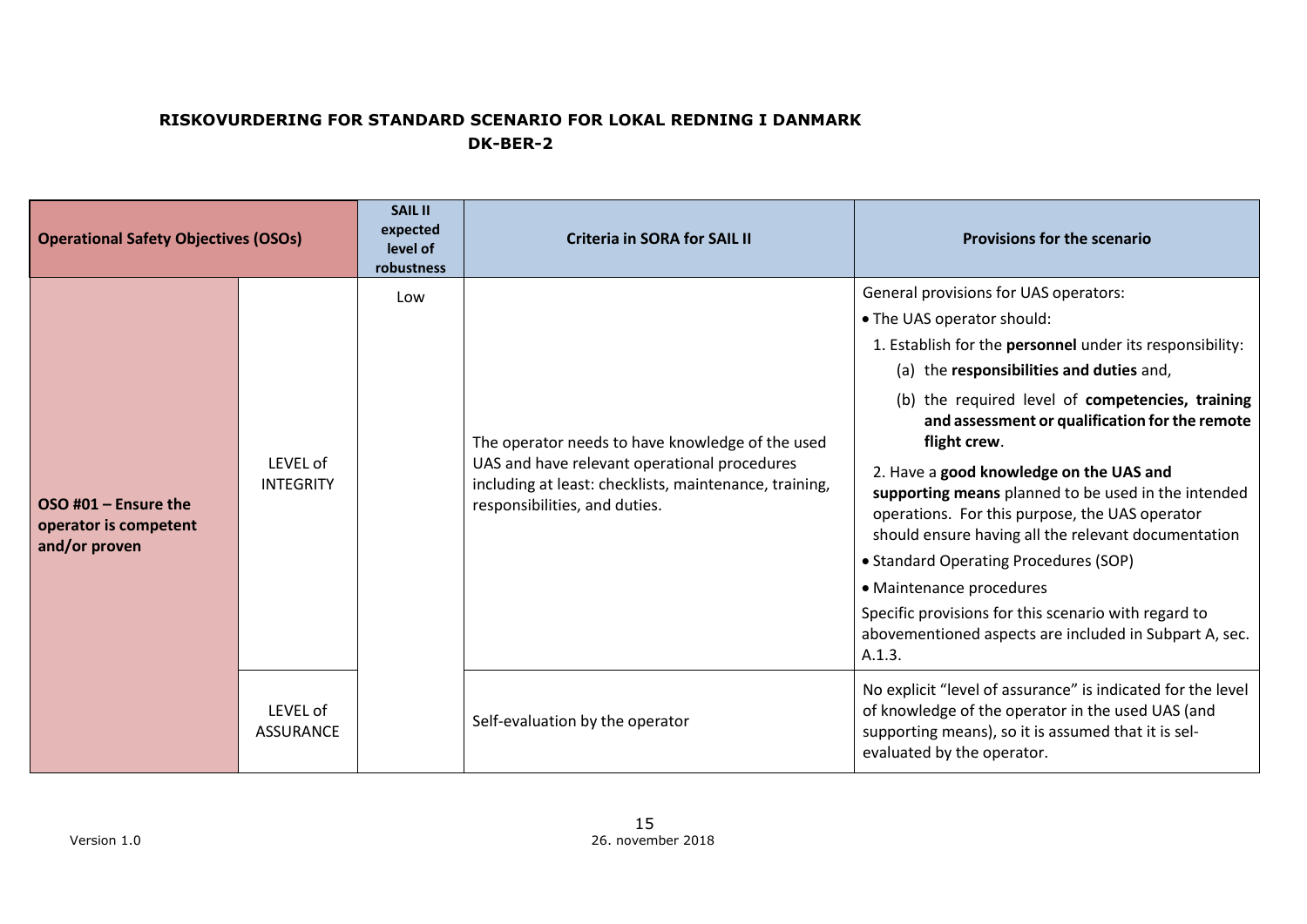| <b>Operational Safety Objectives (OSOs)</b>                                                          |                                     | <b>SAIL II</b><br>expected<br>level of<br>robustness | <b>Criteria in SORA for SAIL II</b>                                                                                                                                                                                                                                                                  | <b>Provisions for the scenario</b>                                                                                                                                                                                                                                                                                                                                    |
|------------------------------------------------------------------------------------------------------|-------------------------------------|------------------------------------------------------|------------------------------------------------------------------------------------------------------------------------------------------------------------------------------------------------------------------------------------------------------------------------------------------------------|-----------------------------------------------------------------------------------------------------------------------------------------------------------------------------------------------------------------------------------------------------------------------------------------------------------------------------------------------------------------------|
|                                                                                                      |                                     |                                                      |                                                                                                                                                                                                                                                                                                      | Regarding operating procedures (included in the SOPs)<br>and maintenance procedures, these should at least<br>documented (as indicated in the corresponding OSOs)<br>and, consequently, should be available for the<br>competent authority.                                                                                                                           |
| <b>OSO #03 - UAS</b><br>maintained by competent<br>and/or proven entity (e.g.<br>industry standards) | Low<br>LEVEL of<br><b>INTEGRITY</b> |                                                      | . The UAS maintenance procedures are defined and<br>cover at least the UAS designer instructions and<br>requirements.<br>• The maintenance team (i.e. the personnel<br>authorized to conduct maintenance on the UAS in<br>line with the maintenance procedures) is defined.                          | General provisions for UAS:<br>· Maintenance procedures, should cover, at least, the<br>manufacturer's instructions and provisions<br>• Maintenance team, which should be:<br>$\circ$ established by the UAS operator;<br>o limited to the personnel authorized by the UAS<br>operator to conduct maintenance tasks, in<br>accordance with the maintenance procedures |
|                                                                                                      | LEVEL of<br><b>ASSURANCE</b>        |                                                      | • Criterion #1 (Procedure):<br>o The maintenance procedures are documented.<br>o The maintenance conducted on the UAS are<br>document in a maintenance $\log$ (1)(2)<br>$^{(1)}$ Designer instructions and requirements may<br>include description of maintenance action that<br>needs to be logged. | General provisions for UAS operators:<br>• Maintenance procedures should:<br>$\circ$ be documented; and<br>o include registering the maintenance activities in a<br>log, which should be available to the competent<br>authority on request<br>• Maintenance team, which should be adequately<br>trained and qualified                                                |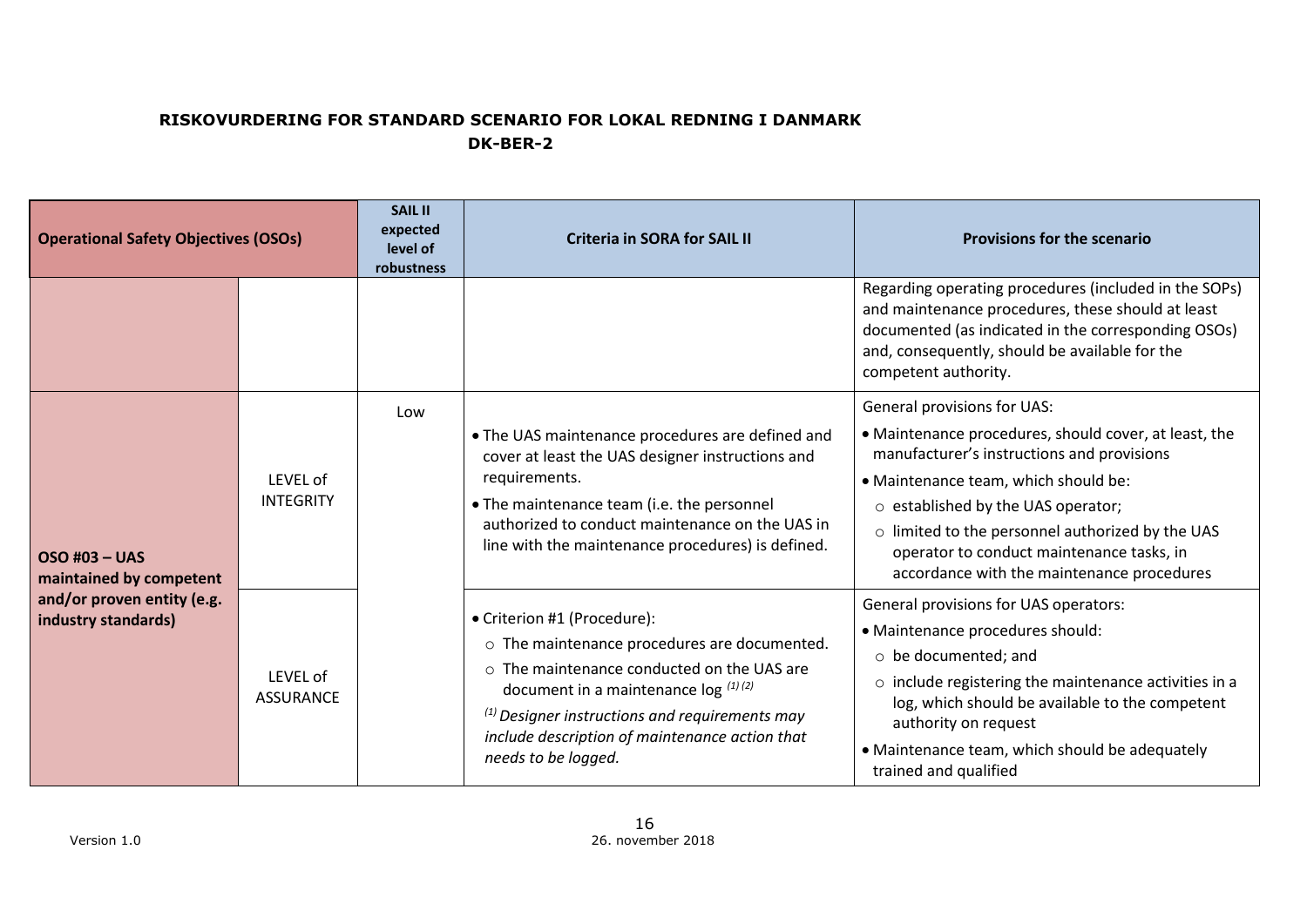| <b>Operational Safety Objectives (OSOs)</b>                             |                              | <b>SAIL II</b><br>expected<br>level of<br>robustness | <b>Criteria in SORA for SAIL II</b>                                                                                                                                                                                                                                                                                                                                                                                                                                                                                                                                                                                                                                                        | <b>Provisions for the scenario</b>                                                                                                                                                                                                                                                                                                                                                                                                                                                                                                                                                                                                                                                                                                                                                                                 |
|-------------------------------------------------------------------------|------------------------------|------------------------------------------------------|--------------------------------------------------------------------------------------------------------------------------------------------------------------------------------------------------------------------------------------------------------------------------------------------------------------------------------------------------------------------------------------------------------------------------------------------------------------------------------------------------------------------------------------------------------------------------------------------------------------------------------------------------------------------------------------------|--------------------------------------------------------------------------------------------------------------------------------------------------------------------------------------------------------------------------------------------------------------------------------------------------------------------------------------------------------------------------------------------------------------------------------------------------------------------------------------------------------------------------------------------------------------------------------------------------------------------------------------------------------------------------------------------------------------------------------------------------------------------------------------------------------------------|
|                                                                         |                              |                                                      | $(2)$ The maintenance log may be requested for<br>inspection by the approving authority or an<br>authorized representative.<br>• Criterion #2 (Training): The maintenance team is<br>self-trained to maintenance procedures.                                                                                                                                                                                                                                                                                                                                                                                                                                                               |                                                                                                                                                                                                                                                                                                                                                                                                                                                                                                                                                                                                                                                                                                                                                                                                                    |
| OSO #06 - C3 link<br>performance is<br>appropriate for the<br>operation | LEVEL of<br><b>INTEGRITY</b> | Low                                                  | The applicant determines that performance, RF<br>$\bullet$<br>spectrum usage $(1)(2)$ and environmental<br>conditions for C3 links are adequate to conduct<br>safely the intended operation.<br>$(1)$ For a low level of integrity, unlicensed frequency<br>bands might be accepted under certain conditions,<br>e.g.:<br>the applicant demonstrates compliance<br>$\circ$<br>with other RF spectrum usage<br>requirements (e.g. for EU: Directive<br>2014/53/EU, for US: CFR Title 47 Part 15<br><b>Federal Communication Commission</b><br>(FCC) rules), for instance by showing that<br>the UAS pieces of equipment are<br>compliant with these requirements (e.g.<br>FCC marking), and | • General provisions for UAS that normal procedures<br>should cover:<br>(1) Operation preparation and planning, including the<br>assessment of:<br>iii. environmental conditions (before and during<br>the operation)<br>vi. the UAS and any other technical means to be<br>used in the operation, including the assessment of<br>their suitability and their fitness (e.g. airworthy<br>condition) and compliance with required<br>performance (e.g. required C2 link performance)<br>for a safe conduct of the intended operation.<br>vii. compliance with any specific requirement from<br>the relevant authorities in the intended area of<br>operations, including those related to security,<br>privacy, environmental protection, use of RF<br>spectrum, etc.<br>• Technical provisions which include that: |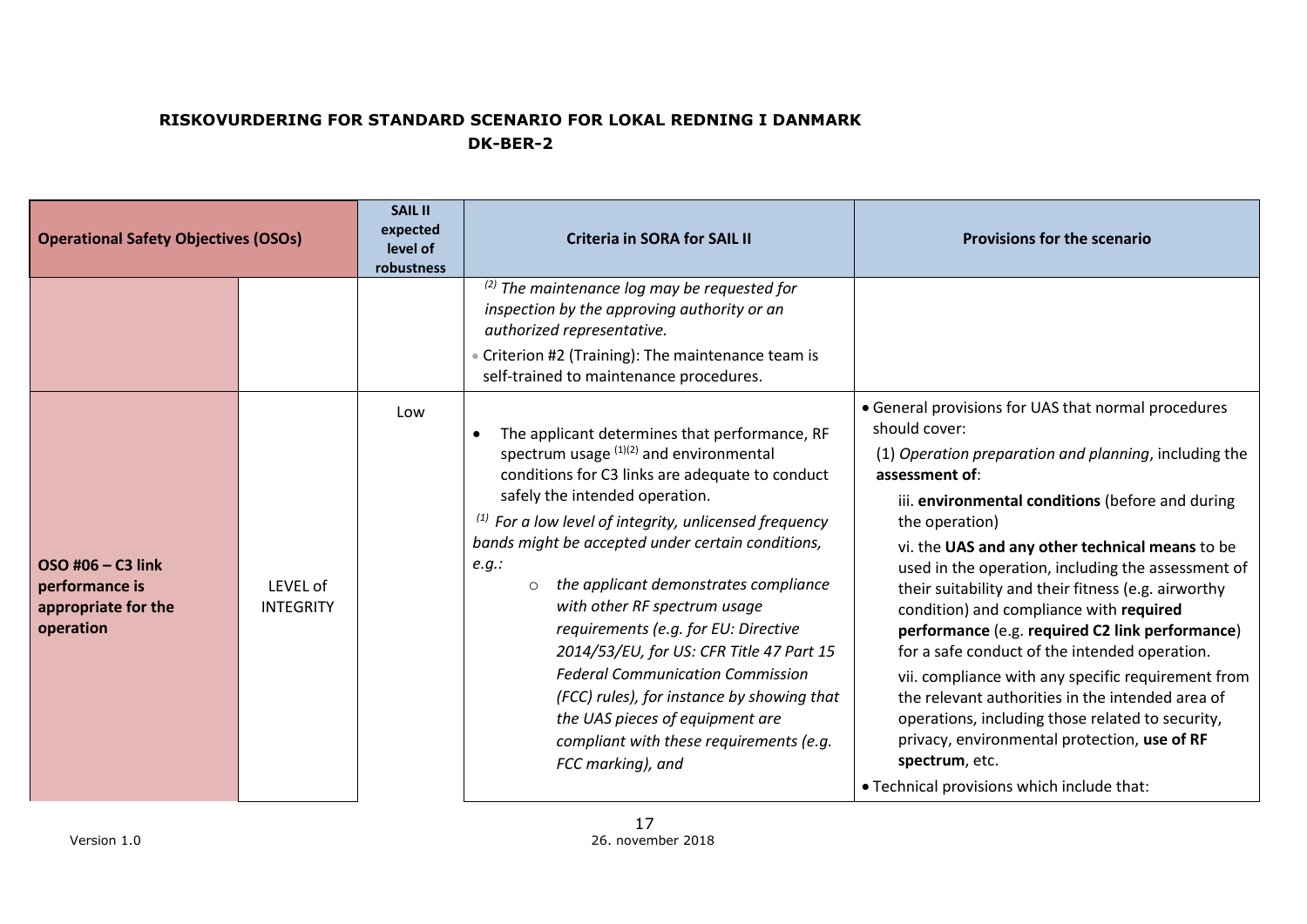| <b>Operational Safety Objectives (OSOs)</b> | <b>SAIL II</b><br>expected<br>level of<br>robustness | <b>Criteria in SORA for SAIL II</b>                                                                                                                                                                                                                                                                                                                                                                                                                                                                                                                                                                                                                                                                                | <b>Provisions for the scenario</b>                                                                                                                                                                                                                                                                                                                                                                                                                                                                                                                                                                                                                                                                                                                                                                                                                                                                                                                                                                                                               |
|---------------------------------------------|------------------------------------------------------|--------------------------------------------------------------------------------------------------------------------------------------------------------------------------------------------------------------------------------------------------------------------------------------------------------------------------------------------------------------------------------------------------------------------------------------------------------------------------------------------------------------------------------------------------------------------------------------------------------------------------------------------------------------------------------------------------------------------|--------------------------------------------------------------------------------------------------------------------------------------------------------------------------------------------------------------------------------------------------------------------------------------------------------------------------------------------------------------------------------------------------------------------------------------------------------------------------------------------------------------------------------------------------------------------------------------------------------------------------------------------------------------------------------------------------------------------------------------------------------------------------------------------------------------------------------------------------------------------------------------------------------------------------------------------------------------------------------------------------------------------------------------------------|
|                                             |                                                      | the use of protection mechanisms against<br>$\circ$<br>interference (e.g. FHSS, frequency<br>deconfliction by procedure).<br>The UAS remote pilot has the means to<br>$\bullet$<br>continuously monitor the performance of C3 to<br>ensure the adequacy of that performance to the<br>operation requirements <sup>(3)</sup> .<br>$^{(3)}$ The remote pilot has access at all times and in a<br>timely manner to the relevant information on C3<br>affecting the safety of flight. For the operations<br>requesting only a low level of integrity for this OSO,<br>this could be limited to monitoring the C2 link signal<br>strength and receiving an alert from the UAS HMI if<br>the signal is becoming too low. | ○ Means should be provided to continuously<br>monitor the performance of C2 Link and any other<br>communications affecting the safety of operations,<br>to ensure the adequacy of that performance to the<br>operation requirements.<br>• In the specific technical provisions for this scenario:<br>o Means to monitor critical parameters for a safe<br>flight should be available, in particular:<br>status of critical functions and systems (e.g. C2<br>Link, GNSS ); as a minimum, for services based<br>on RF signals (e.g. C2 Link, GNSS ) means<br>should be provided to monitor the signal<br>strength and triggering an alert if level is<br>becoming too low.<br>o The UAS should comply with the requirements for<br>radio equipment and the use of RF spectrum.<br>$\circ$ Protection mechanisms against interference<br>should be used, especially if unlicensed bands (e.g.<br>ISM) are used for C2 Link (mechanisms like<br>Frequency Hopping Spread Spectrum - FHSS,<br>technology or frequency deconfliction by<br>procedure) |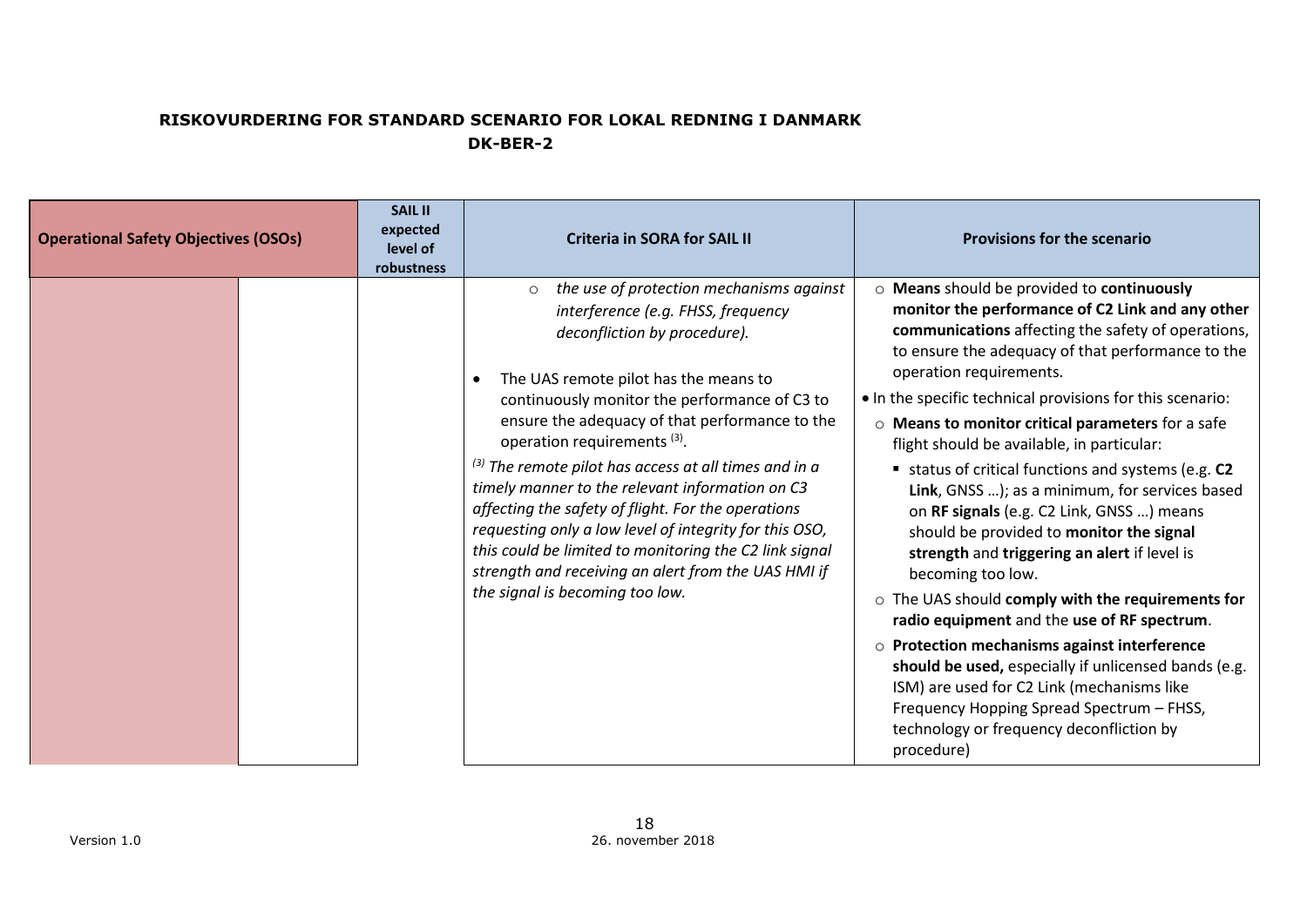| <b>Operational Safety Objectives (OSOs)</b>                                                                             |                              | <b>SAIL II</b><br>expected<br>level of<br>robustness | <b>Criteria in SORA for SAIL II</b>                                                                                                                                           | <b>Provisions for the scenario</b>                                                                                                                                                                                                                                                                                                                                                                                  |
|-------------------------------------------------------------------------------------------------------------------------|------------------------------|------------------------------------------------------|-------------------------------------------------------------------------------------------------------------------------------------------------------------------------------|---------------------------------------------------------------------------------------------------------------------------------------------------------------------------------------------------------------------------------------------------------------------------------------------------------------------------------------------------------------------------------------------------------------------|
|                                                                                                                         | LEVEL of<br><b>ASSURANCE</b> |                                                      | The applicant declares that the required level of<br>integrity has been achieved (1)<br>$^{(1)}$ Supporting evidences may or may not be available                             | Under this generic scenario, subject to authorisation, it<br>is expected that a most aspects indicated for the "level<br>of integrity" can be substantiated, at least, at<br>descriptive level. For example: procedures including<br>assessment of UAS, environmental conditions, ;<br>manufacturer's documentation showing compliance<br>with requirements for radio equipment and the use of<br>RF spectrum; etc. |
| <b>OSO #07</b><br><b>Inspection of the UAS</b><br>(product inspection) to<br>ensure consistency to the<br><b>ConOps</b> | LEVEL of<br><b>INTEGRITY</b> | Low                                                  | The remote crew performs pre-flight inspection to<br>ensure the UAS is in a condition for safe operation<br>and conforms to the approved concept of operations.               | General provisions for UAS:<br>(2) Pre-flight inspection procedures, which should<br>be:<br>i. performed by the remote flight crew to ensure<br>the UAS is in a condition for safe operation and<br>conforms to the concept of operations (CONOPS)                                                                                                                                                                  |
|                                                                                                                         | LEVEL of<br><b>ASSURANCE</b> |                                                      | • Criterion #1 (Procedure): Pre-flight inspection<br>procedure is documented<br>• Criterion #2 (Training): The maintenance team is<br>self-trained to maintenance procedures. | • General provisions for UAS operators in Subpart A of<br>EU-scenario contains provisions for operational<br>procedures in sec. 4.1.2.2, which include in 1(a) that<br>normal procedures should cover:<br>(2) Pre-flight inspection procedures, which should<br>be:<br>ii. documented (at least as part of the<br>manufacturer's instructions and requirements)                                                     |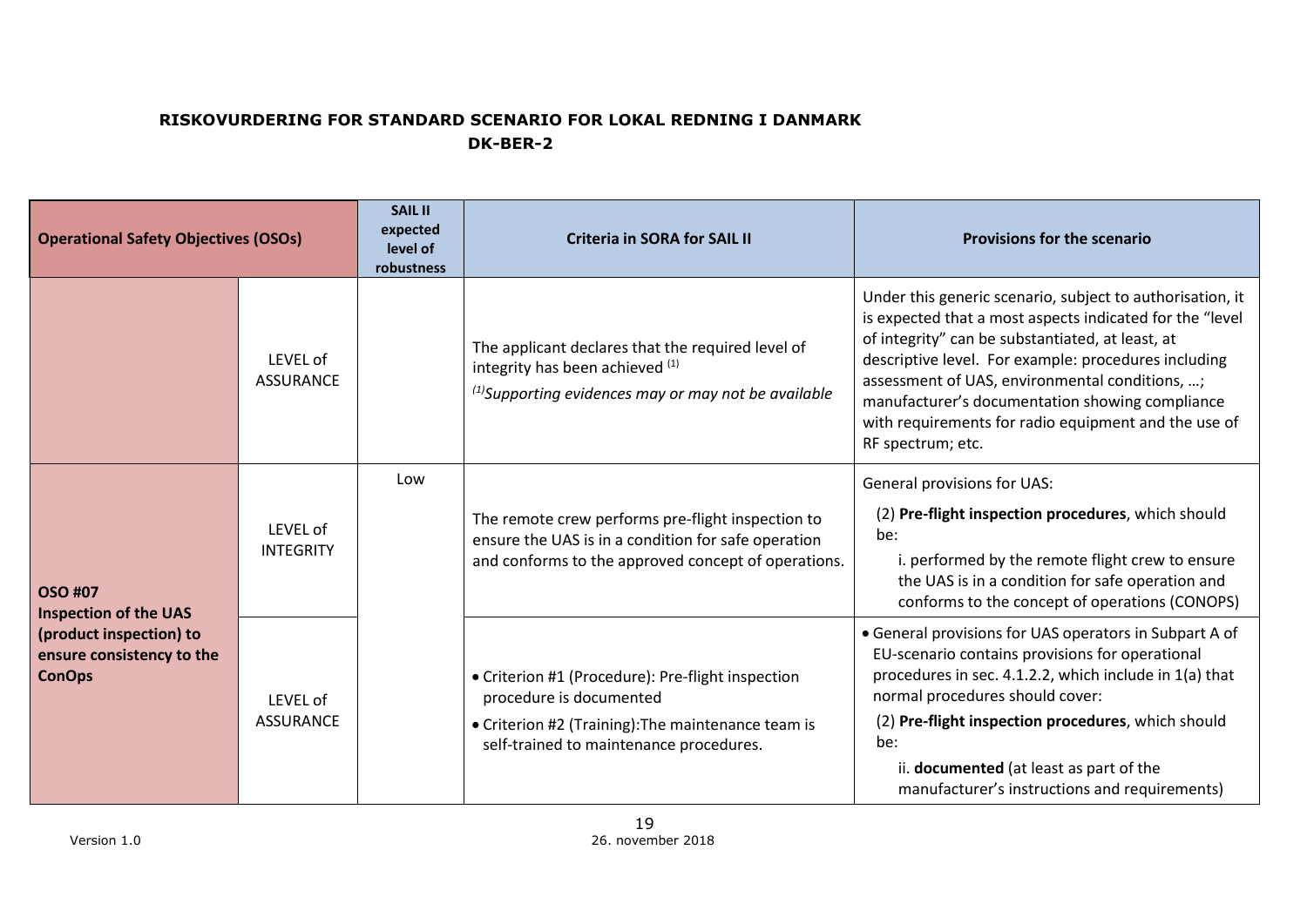| <b>Operational Safety Objectives (OSOs)</b>                                 |                              | <b>SAIL II</b><br>expected<br>level of<br>robustness | <b>Criteria in SORA for SAIL II</b>                                                                                                                                                                                                                                                                                                                                                                                                                                                                                                                                                                                                                                                   | <b>Provisions for the scenario</b>                                                                                                                                                                                                                                                                                                                                                                                                                                                                                                                                                                                                                                                                                                                                                                         |
|-----------------------------------------------------------------------------|------------------------------|------------------------------------------------------|---------------------------------------------------------------------------------------------------------------------------------------------------------------------------------------------------------------------------------------------------------------------------------------------------------------------------------------------------------------------------------------------------------------------------------------------------------------------------------------------------------------------------------------------------------------------------------------------------------------------------------------------------------------------------------------|------------------------------------------------------------------------------------------------------------------------------------------------------------------------------------------------------------------------------------------------------------------------------------------------------------------------------------------------------------------------------------------------------------------------------------------------------------------------------------------------------------------------------------------------------------------------------------------------------------------------------------------------------------------------------------------------------------------------------------------------------------------------------------------------------------|
|                                                                             |                              |                                                      |                                                                                                                                                                                                                                                                                                                                                                                                                                                                                                                                                                                                                                                                                       | • General provisions for UAS operators in Subpart A of<br>EU-scenario contains provisions for maintenance in<br>sec. 4.1.5, including: maintenance team, which should<br>be adequately trained and qualified                                                                                                                                                                                                                                                                                                                                                                                                                                                                                                                                                                                               |
| <b>Operational procedures</b><br>(OSO #08, OSO #11, OSO<br>#14 and OSO #21) | LEVEL of<br><b>INTEGRITY</b> | Medium                                               | • Criterion #1 (Procedure definition):<br>$\circ$ Operational procedures appropriate for the<br>specificities of the operation to be approved are<br>defined and cover at least the following<br>elements:<br>■ Flight planning,<br>Pre and post-flight inspections,<br>• Procedures to evaluate environmental<br>conditions before and during the mission (i.e.<br>real-time evaluation),<br>• Procedures to cope with adverse operating<br>conditions (e.g. what to do in case icing is<br>encountered during the operation, when the<br>operation is not approved for icing conditions)<br>• Normal procedures,<br>" Contingency procedures (to cope with<br>abnormal situations), | • Criterion #1 (Procedure definition):<br>o General provisions for UAS operators :<br>• (a) Normal procedures, including: (1) Operation<br>preparation and planning (including the<br>assessment of environmental conditions), (2)<br>Pre-flight inspection procedures, (3) Launch &<br>(normal) recovery procedures, (4) (Normal) In-<br>flight procedures, (5) post-flight (after recovery)<br>procedures (including the corresponding<br>inspections)<br>• (b) Contingency procedures (to cope with<br>abnormal situations)<br>• (c) Emergency procedures (to cope with<br>emergency situations)<br>• (d) Occurrence reporting procedures<br>$\circ$ In the specific provisions this scenario regarding<br>UAS operators - organisation and procedures:<br>At least the following should be documented: |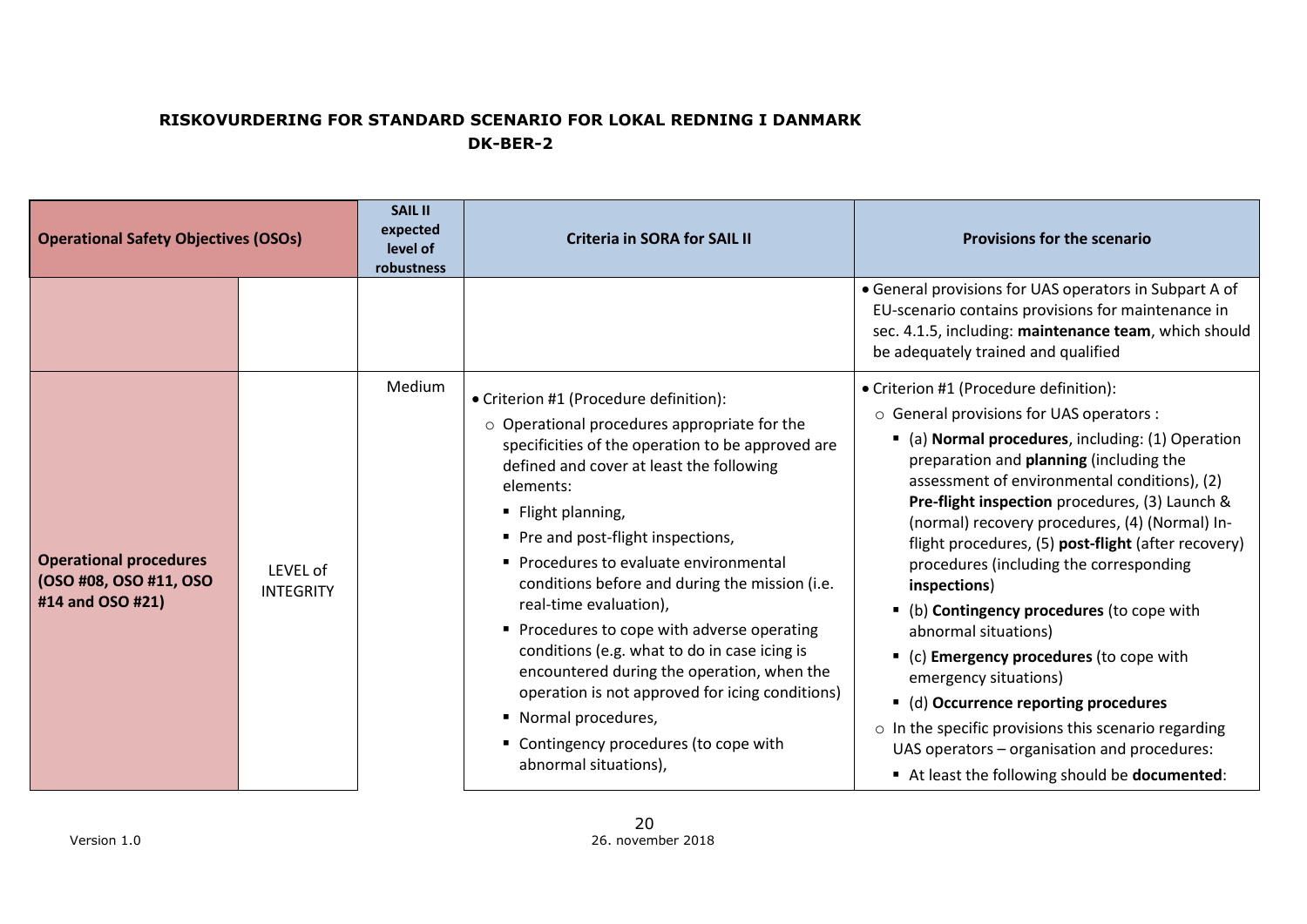| <b>Operational Safety Objectives (OSOs)</b> | <b>SAIL II</b><br>expected<br>level of<br>robustness | <b>Criteria in SORA for SAIL II</b>                                                                                                                                                                                                                                                                                                                                                                                                                                                                                                                                                                                                                                                                                                                                                                                                                                                                                                | <b>Provisions for the scenario</b>                                                                                                                                                                                                                                                                                                                                                                                                                                                                                                                                                                                                                                                                                                                                                                                                                                                                                                                                                                     |
|---------------------------------------------|------------------------------------------------------|------------------------------------------------------------------------------------------------------------------------------------------------------------------------------------------------------------------------------------------------------------------------------------------------------------------------------------------------------------------------------------------------------------------------------------------------------------------------------------------------------------------------------------------------------------------------------------------------------------------------------------------------------------------------------------------------------------------------------------------------------------------------------------------------------------------------------------------------------------------------------------------------------------------------------------|--------------------------------------------------------------------------------------------------------------------------------------------------------------------------------------------------------------------------------------------------------------------------------------------------------------------------------------------------------------------------------------------------------------------------------------------------------------------------------------------------------------------------------------------------------------------------------------------------------------------------------------------------------------------------------------------------------------------------------------------------------------------------------------------------------------------------------------------------------------------------------------------------------------------------------------------------------------------------------------------------------|
|                                             |                                                      | ■ Emergency procedures (to cope with<br>emergency situations), and<br>• Occurrence reporting procedures.<br>o Normal, Abnormal and Emergency procedures<br>are compiled in an Operation Manual.<br>o The limitations of the external systems<br>supporting UAS for safe operations are defined<br>in an Operation Manual.<br>• Criterion #2 (Procedure complexity which could<br>jeopardize adherence to): Operational procedures<br>involve the remote pilot to take manual control <sup>(1)</sup><br>when the UAS is usually automatically controlled.<br>• Criterion #3 (Consideration of Potential Human<br>Error): Operational procedures take considerations<br>of human errors.<br>Comments / Notes:<br>(1) This is still under discussion since not all UAS have<br>a mode where the pilot could directly control the<br>surfaces; moreover, some people claims it requires<br>significant skill not to make things worse. | $\checkmark$ operational procedures<br>environmental conditions required for a<br>safe operation, and<br>limitations of the external systems<br>supporting UAS for safe operations.<br>" The Standard Operating Procedures (SOP)<br>should be included in an Operations Manual or<br>equivalent document, at least in the case that:<br>the intended operations are specialised<br>operations (SPO) or 3rd party training<br>operations, and<br>the personnel involved in operations<br>includes more than one person.<br>• Criterion #2 (Procedure complexity which could<br>jeopardize adherence to): [Not included, still under<br>discussion in JARUS]<br>• Criterion #3 (Consideration of Potential Human Error):<br>General provisions for UAS operators in Subpart A of<br>EU-scenario contains provisions for operational<br>procedures in sec. 4.1.2.2, which indicates:<br>3. Operational procedures should take into<br>consideration potential human errors and, as a<br>minimum, provide: |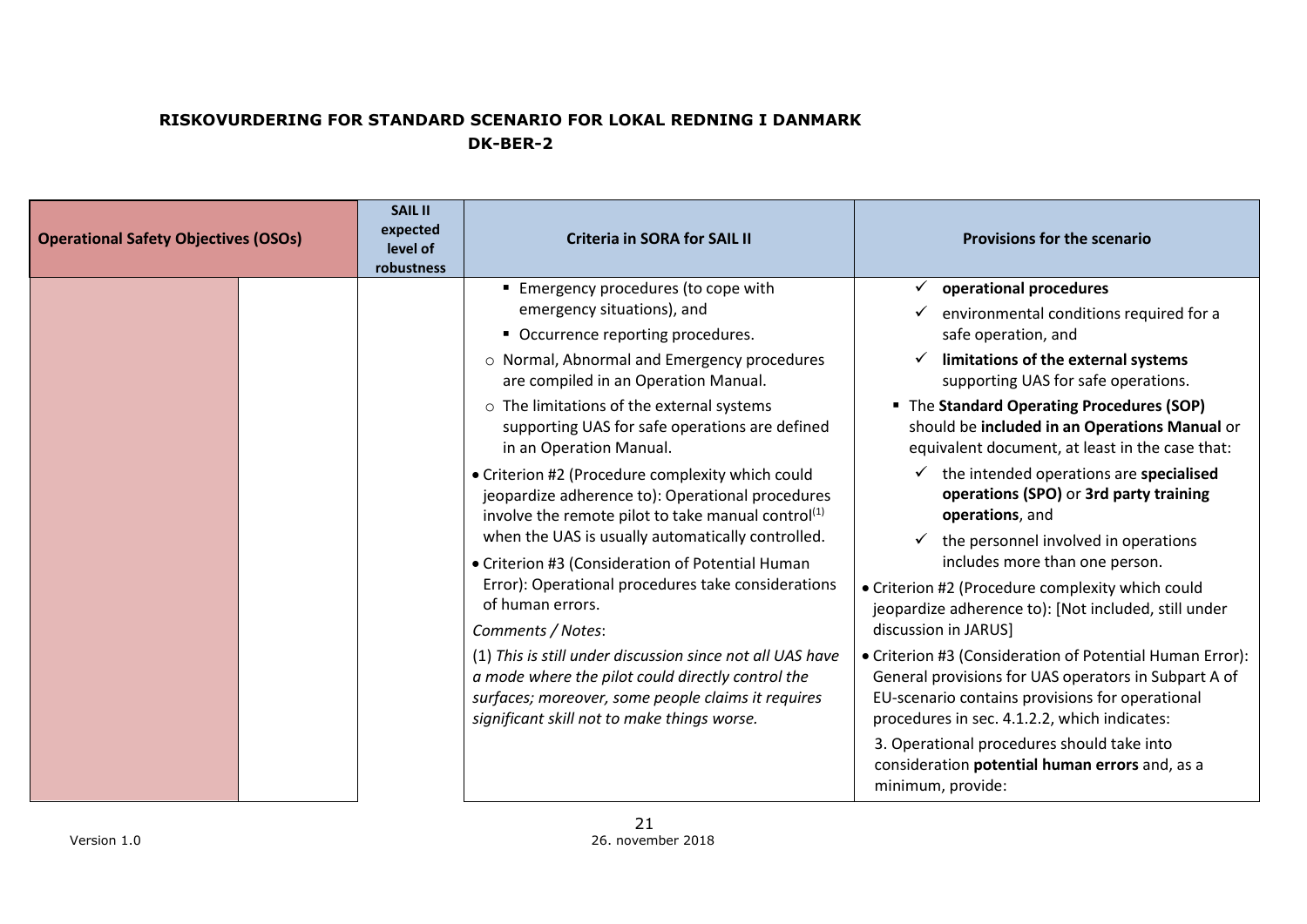| <b>Operational Safety Objectives (OSOs)</b>                      |                              | <b>SAIL II</b><br>expected<br>level of<br>robustness | <b>Criteria in SORA for SAIL II</b>                                                                                                                                                                                                                                                                                                                   | <b>Provisions for the scenario</b>                                                                                                                                                                                                                                                                                                                                                                                                                                                |
|------------------------------------------------------------------|------------------------------|------------------------------------------------------|-------------------------------------------------------------------------------------------------------------------------------------------------------------------------------------------------------------------------------------------------------------------------------------------------------------------------------------------------------|-----------------------------------------------------------------------------------------------------------------------------------------------------------------------------------------------------------------------------------------------------------------------------------------------------------------------------------------------------------------------------------------------------------------------------------------------------------------------------------|
|                                                                  |                              |                                                      |                                                                                                                                                                                                                                                                                                                                                       | (a) a clear distribution and assignment of tasks, and<br>(b) an internal checklist to ensure staff are performing<br>their assigned tasks.                                                                                                                                                                                                                                                                                                                                        |
|                                                                  | LEVEL of<br><b>ASSURANCE</b> |                                                      | • Operational procedures are validated against<br>recognized standards.<br>• The adequacy of adequacy of the Contingency and<br>Emergency procedures is proved through:<br>o Dedicated flight tests, or<br>○ Simulation, provided that the representativeness<br>of the simulation means is proven for the<br>intended purpose with positive results. | In the specific provisions for this scenario regarding<br>UAS operators - organisation and procedures:<br>• Operational procedures should be validated against<br>recognised standards.<br>• The adequacy of the contingency and emergency<br>procedures should be proved through:<br>Dedicated flight tests, or<br>O<br>Simulations, provided that the<br>$\Omega$<br>representativeness of the simulation means is<br>proven for the intended purpose with positive<br>results. |
| <b>Remote crew training</b><br>(OSO #09, OSO #15 and<br>OSO #22) | LEVEL of<br><b>INTEGRITY</b> | Low                                                  | The competency-based theoretical and practical<br>training should consist of the following elements:<br>• Basic competencies from the competency<br>framework necessary to ensure a safe flight:<br>Application of operational procedures<br>a)<br>(normal, contingency and emergency                                                                 | • General provisions for remote flight crew training and<br>qualification:<br>o The Competency Based Training (CBT) should<br>consist of the following competencies from the<br>competency framework necessary to ensure a safe<br>flight:                                                                                                                                                                                                                                        |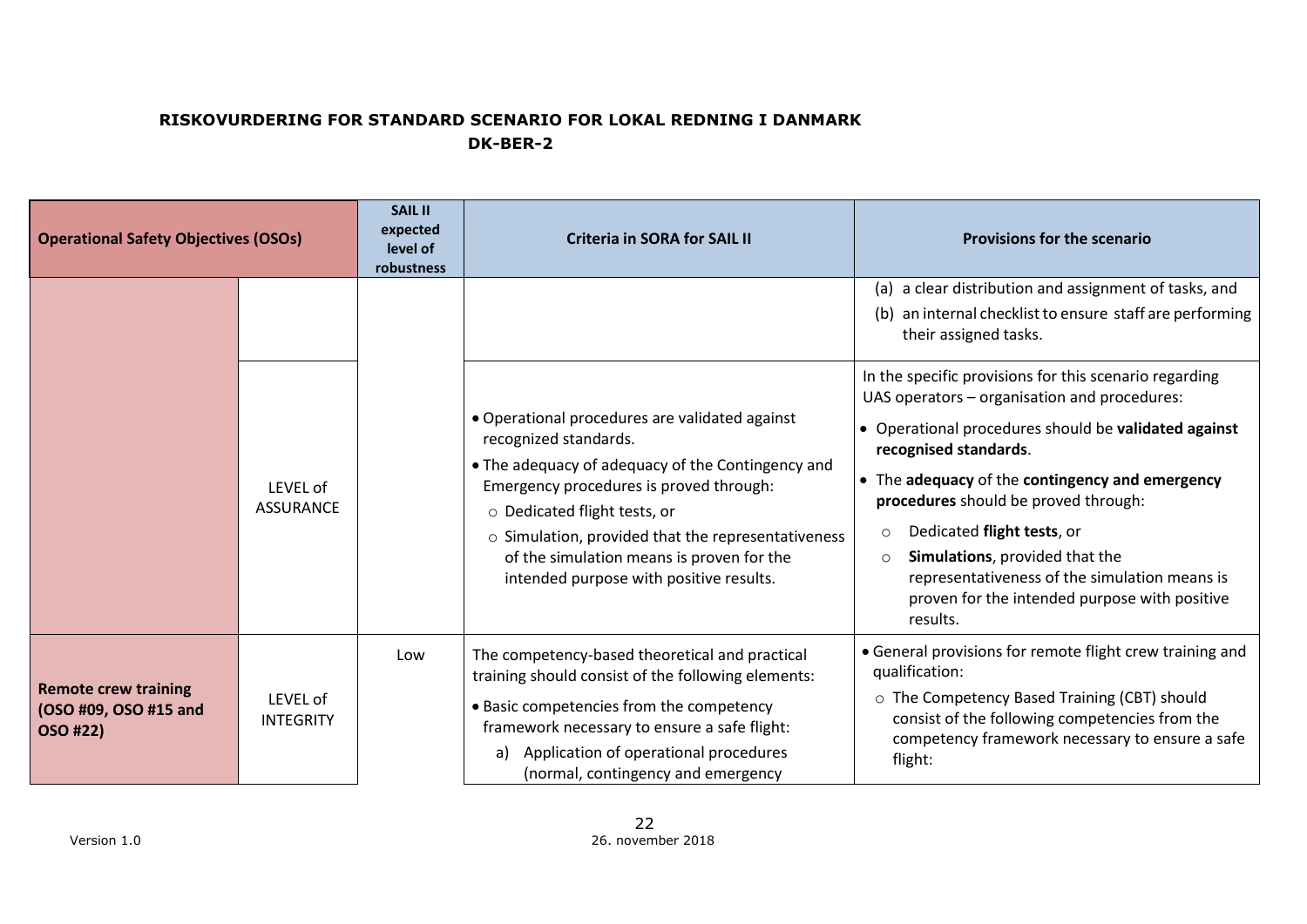| <b>Operational Safety Objectives (OSOs)</b> | <b>SAIL II</b><br>expected<br>level of<br>robustness | <b>Criteria in SORA for SAIL II</b>                                                                                                                                                                                                                                                                                                                                                                                                           | <b>Provisions for the scenario</b>                                                                                                                                                                                                                                                                                                                                                                                                                                                                                                                                                                                                                                                                                                                                                                                                                                                       |
|---------------------------------------------|------------------------------------------------------|-----------------------------------------------------------------------------------------------------------------------------------------------------------------------------------------------------------------------------------------------------------------------------------------------------------------------------------------------------------------------------------------------------------------------------------------------|------------------------------------------------------------------------------------------------------------------------------------------------------------------------------------------------------------------------------------------------------------------------------------------------------------------------------------------------------------------------------------------------------------------------------------------------------------------------------------------------------------------------------------------------------------------------------------------------------------------------------------------------------------------------------------------------------------------------------------------------------------------------------------------------------------------------------------------------------------------------------------------|
|                                             |                                                      | procedures, flight planning, pre-flight and<br>post-flight inspections)<br>Communication<br>b)<br>RPA flight path management, automation<br>C)<br>Leadership, teamwork and self-management<br>d)<br>Problem solving and decision-making<br>e)<br>Situational awareness<br>Workload management<br>g)<br>Coordination and handover<br>h)<br>• Familiarization with CAT B (Specific Category)<br>• A rating training specific for the operation. | Application of operational procedures (normal,<br>a)<br>contingency and emergency procedures, flight<br>planning, pre-flight and post-flight<br>inspections)<br>b)<br>Communication<br>UA flight path management, automation<br>C)<br>Leadership, teamwork and self-management<br>d)<br>Problem solving and decision-making<br>e)<br><b>Situational awareness</b><br>f<br>Workload management<br>g)<br>Coordination and handover<br>h)<br>$\circ$ The CBT should also contains familiarization with<br>the specific category of operations and rating<br>training specific for each type of intended<br>operation<br>o The assessment should be done through multiple<br>observation that competencies for a given scenario<br>are demonstrated while performing tasks in<br>context.<br>. In the specific provisions for this scenario regarding<br>training of the remote flight crew: |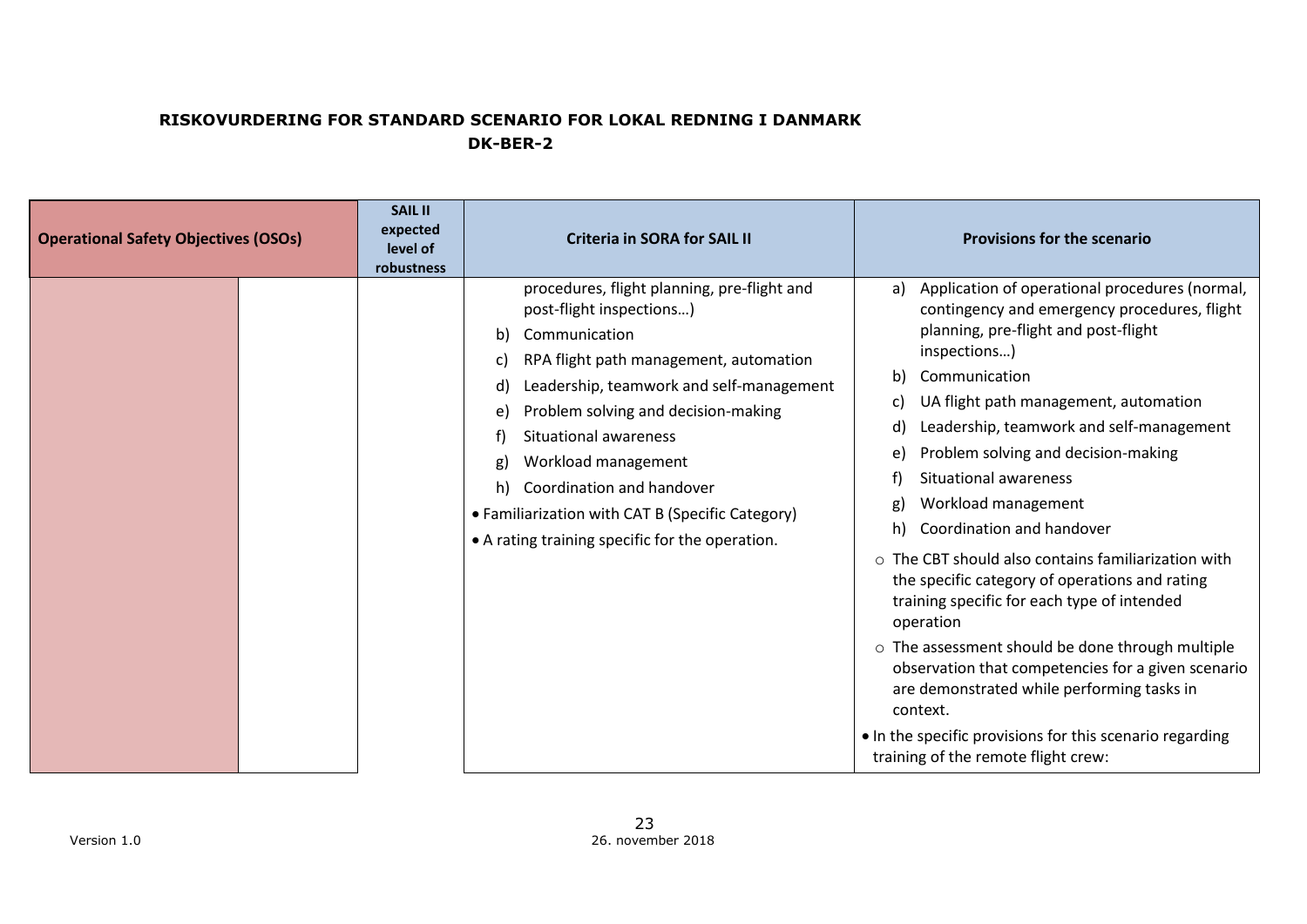| <b>Operational Safety Objectives (OSOs)</b> |                  | <b>SAIL II</b><br>expected<br>level of<br>robustness | <b>Criteria in SORA for SAIL II</b>                 | <b>Provisions for the scenario</b>                                                                                                                                                   |
|---------------------------------------------|------------------|------------------------------------------------------|-----------------------------------------------------|--------------------------------------------------------------------------------------------------------------------------------------------------------------------------------------|
|                                             |                  |                                                      |                                                     | As a minimum, the training of the remote pilot should<br>consider the following objectives:                                                                                          |
|                                             |                  |                                                      |                                                     | (a) understand the safety risks linked with a UAS<br>operation in close proximity to uninvolved people or<br>with a heavier UA;                                                      |
|                                             |                  |                                                      |                                                     | (b) be able to assess the ground risk related to the<br>environment where the operation takes place, as well<br>as to flying in proximity to uninvolved people;                      |
|                                             |                  |                                                      |                                                     | (c) have a basic knowledge of how to plan a flight and<br>define contingency procedures;                                                                                             |
|                                             |                  |                                                      |                                                     | (d) understand how environmental conditions may<br>affect the operation; and                                                                                                         |
|                                             |                  |                                                      |                                                     | (e) be able to maintain control of the UA at all times in<br>a manner that ensures the successful outcome of a<br>procedure or manoeuvre.                                            |
|                                             |                  |                                                      |                                                     | • General provisions regarding remote flight crew<br>training:                                                                                                                       |
|                                             | LEVEL of         |                                                      |                                                     | 2. For standard scenarios subject to authorisation:                                                                                                                                  |
|                                             | <b>ASSURANCE</b> |                                                      | Training is self-declared (with evidence available) | (a) the UAS operator and a training organisation or<br>entity recognised by the competent authority<br>should define together the training and the<br>required level of performance; |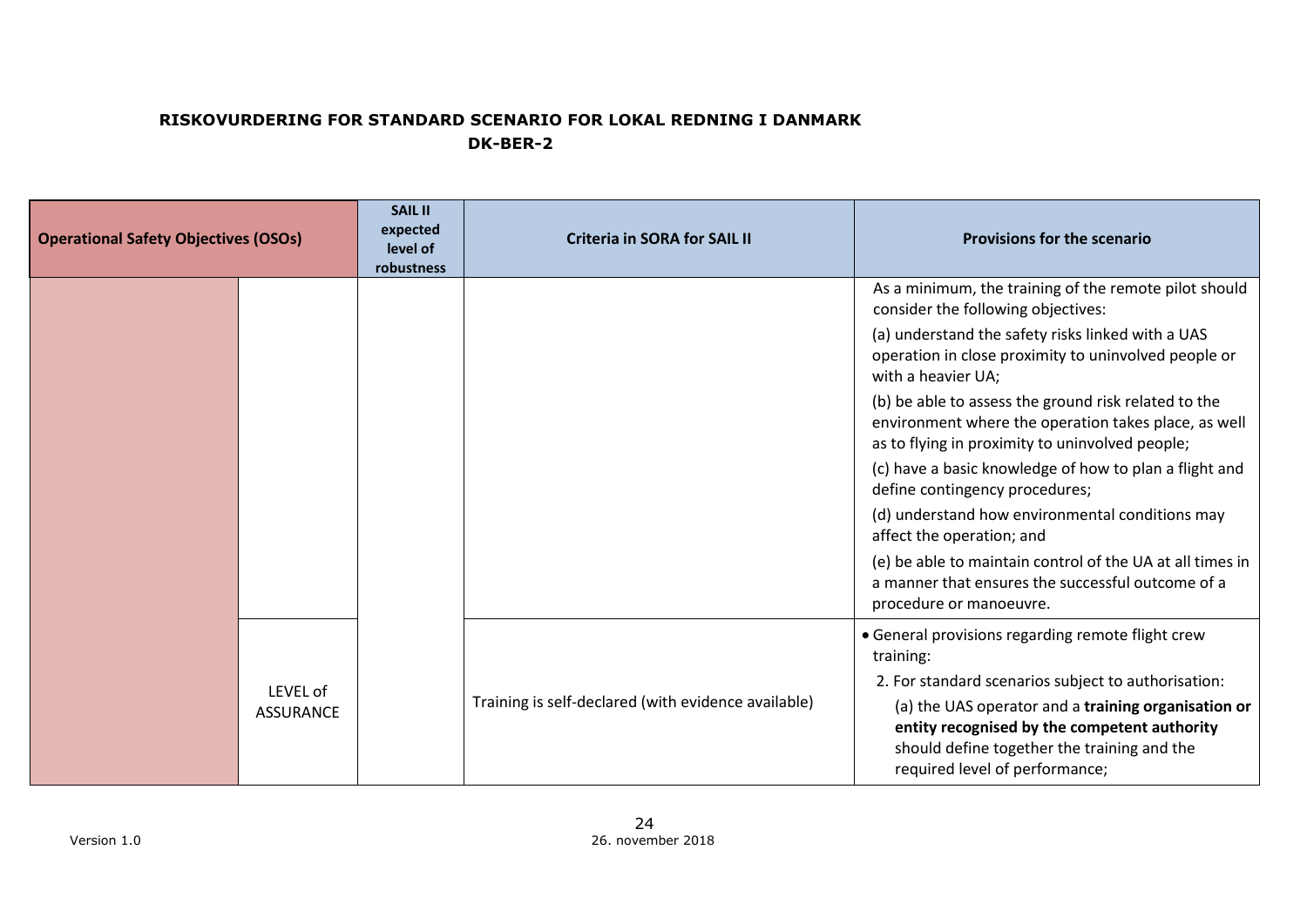| <b>Operational Safety Objectives (OSOs)</b>                                                                                                                                      |                                     | <b>SAIL II</b><br>expected<br>level of<br>robustness | <b>Criteria in SORA for SAIL II</b>                                                                                                                                                                                                                                                                                                                                                                                                                                                                                                                                                                                                                                                                                                                         | <b>Provisions for the scenario</b>                                                                                                                                                                                                                                                                                                                                                                                                                                                                                                                                                                     |
|----------------------------------------------------------------------------------------------------------------------------------------------------------------------------------|-------------------------------------|------------------------------------------------------|-------------------------------------------------------------------------------------------------------------------------------------------------------------------------------------------------------------------------------------------------------------------------------------------------------------------------------------------------------------------------------------------------------------------------------------------------------------------------------------------------------------------------------------------------------------------------------------------------------------------------------------------------------------------------------------------------------------------------------------------------------------|--------------------------------------------------------------------------------------------------------------------------------------------------------------------------------------------------------------------------------------------------------------------------------------------------------------------------------------------------------------------------------------------------------------------------------------------------------------------------------------------------------------------------------------------------------------------------------------------------------|
|                                                                                                                                                                                  |                                     |                                                      |                                                                                                                                                                                                                                                                                                                                                                                                                                                                                                                                                                                                                                                                                                                                                             | (c) the UAS operator should present to the<br>competent authority for approval the defined<br>training and required level of performance<br>indicated in (a)                                                                                                                                                                                                                                                                                                                                                                                                                                           |
|                                                                                                                                                                                  |                                     |                                                      |                                                                                                                                                                                                                                                                                                                                                                                                                                                                                                                                                                                                                                                                                                                                                             | • In the specific provisions for this scenario regarding<br>training of the remote flight crew: Training should be<br>documented (at least the training syllabus should be<br>available)                                                                                                                                                                                                                                                                                                                                                                                                               |
| Safe Design: OSO #10 Safe<br>recovery from technical<br>issue & OSO #12 The UAS<br>is designed to manage the<br>deterioration of external<br>systems supporting UAS<br>operation | <b>LEVEL of</b><br><b>INTEGRITY</b> | Low                                                  | • No probable <sup>(1)</sup> failure <sup>(2)</sup> of the UAS or any external<br>system supporting the operation leads to operation<br>outside of the operation volume $(3)$ .<br>. It can be reasonably expected that a fatality will<br>not occur from any probable failure of the UAS or<br>any external system supporting the operation.<br>$^{(1)}$ The term "probable" needs to be understood in its<br>qualitative interpretation, i.e. "Anticipated to occur<br>one or more times during the entire<br>system/operational life of an item."<br><sup>(2)</sup> Some structural or mechanical failures may be<br>excluded from the criterion if it can be shown that<br>these mechanical parts were designed to aviation<br>industry best practices. | Technical (general) provisions:<br>As a minimum, the design of a UAS and of any other<br>safety-relevant means to be used in the intended<br>operations (e.g. external system supporting the<br>operation, as indicated in sec. 4.1.2) should be such<br>that a probable failure will not:<br>• lead to the UA flying outside of the operation<br>volume;<br>• cause a fatality.<br>Comments / Notes:<br>1. The term "probable" needs to be understood in its<br>qualitative interpretation, i.e. "anticipated to occur one<br>or more times during the entire system/operational life<br>of an item." |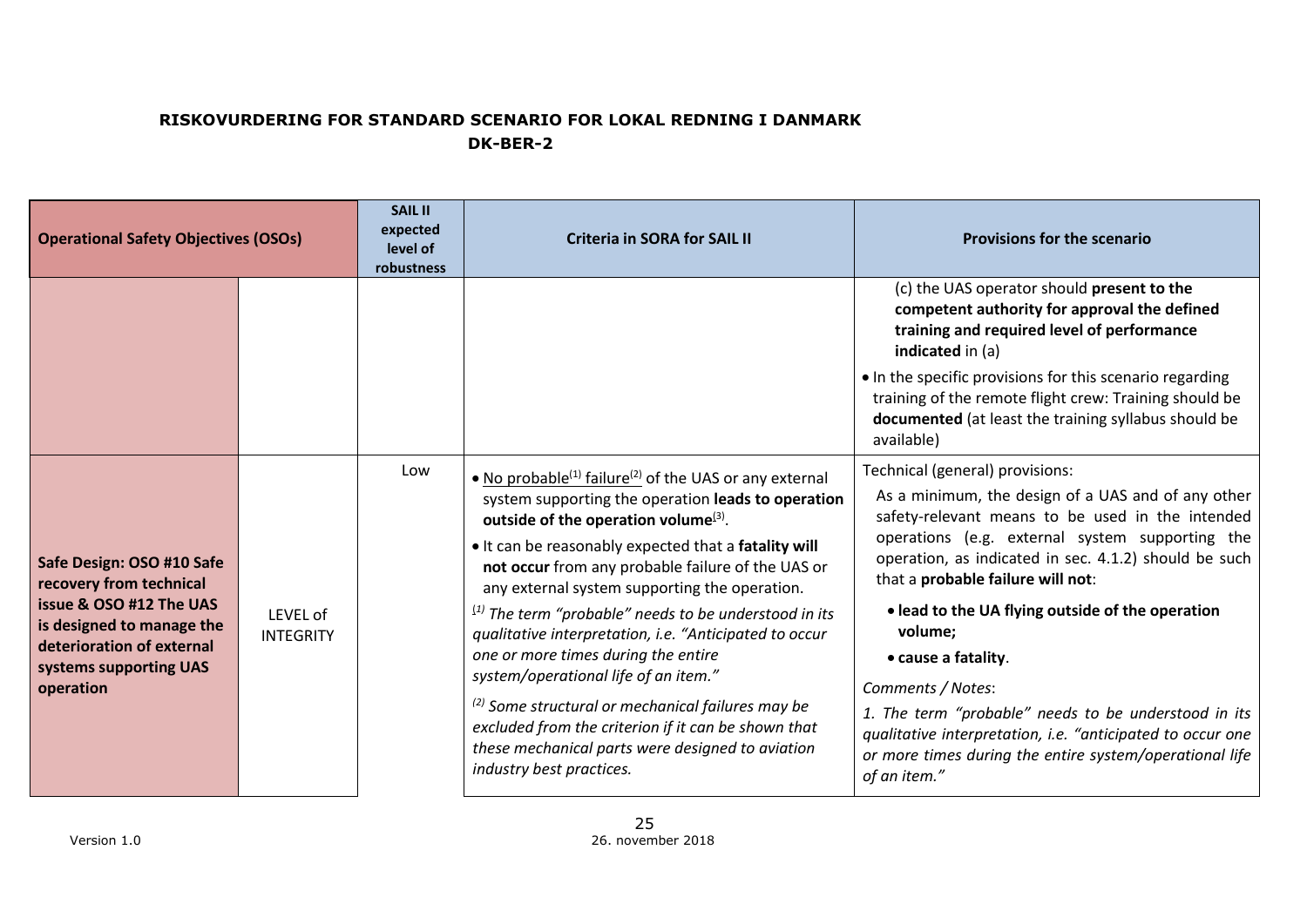| <b>Operational Safety Objectives (OSOs)</b>                                                          |                              | <b>SAIL II</b><br>expected<br>level of<br>robustness | <b>Criteria in SORA for SAIL II</b>                                                                                                                                                                                                                                                   | <b>Provisions for the scenario</b>                                                                                                                                                                                                                                                                                                                                                                                                                             |
|------------------------------------------------------------------------------------------------------|------------------------------|------------------------------------------------------|---------------------------------------------------------------------------------------------------------------------------------------------------------------------------------------------------------------------------------------------------------------------------------------|----------------------------------------------------------------------------------------------------------------------------------------------------------------------------------------------------------------------------------------------------------------------------------------------------------------------------------------------------------------------------------------------------------------------------------------------------------------|
|                                                                                                      |                              |                                                      | $^{(3)}$ Temporary excursions outside of the operation<br>volume could be negotiated on a case-by-case basis                                                                                                                                                                          | 2. Some structural or mechanical failures may be<br>excluded from the criterion if it can be shown that these<br>mechanical parts were designed to aviation industry best<br>practices.                                                                                                                                                                                                                                                                        |
|                                                                                                      | LFVFL of<br><b>ASSURANCE</b> |                                                      | A design and installation appraisal is available. In<br>particular, the design and installation features<br>(independence, separation and redundancy) allowing<br>to meet the low integrity criteria are explained.                                                                   | In the specific provisions for this scenario regarding<br>technical provisions for UAS and supporting means:<br>A design and installation appraisal should be made<br>available, highlighting the design features (such as<br>redundant components, independent back-up systems,<br>etc.) for a "safe design", as indicated in Subpart A -<br>section 4.3.1.                                                                                                   |
| OSO #13<br><b>External services</b><br>supporting UAS operations<br>are adequate to the<br>operation | LEVEL of<br><b>INTEGRITY</b> | Low                                                  | The applicant ensures that the level of performance<br>for any externally provided service necessary for the<br>safety of the flight is adequate for the intended<br>operation.<br>Roles and responsibilities between the applicant and<br>the external service provider are defined. | General provisions external services:<br>When UAS operations are supported by services that<br>affect the safety of those operations and are provided<br>by a third party (external service provider), the UAS<br>operator should ensure that:<br>(a) the level of performance of the service is<br>adequate for the intended operation, and<br>(b) the roles and responsibilities between the UAS<br>operator and the service provider are clearly<br>defined |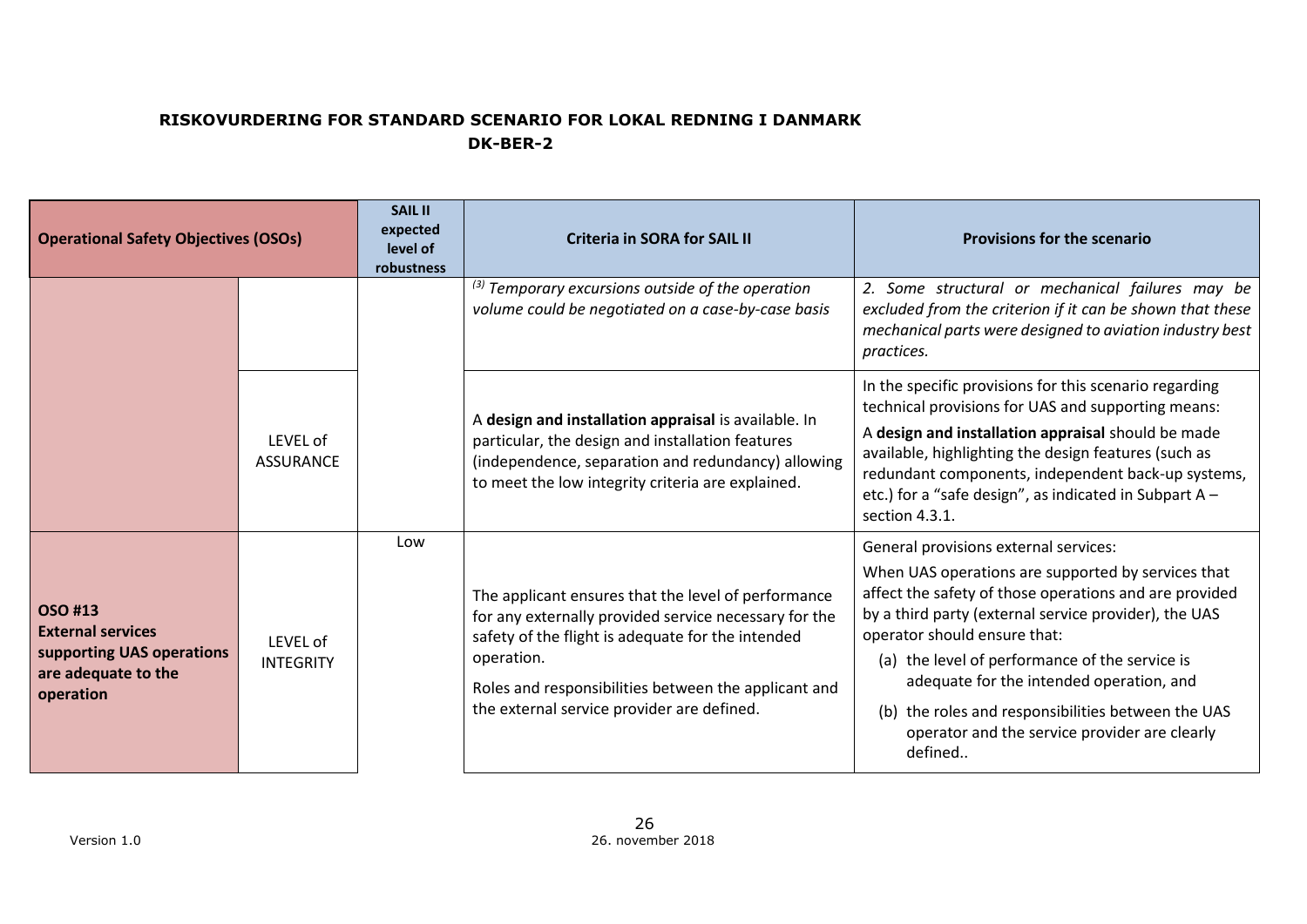| <b>Operational Safety Objectives (OSOs)</b> |                              | <b>SAIL II</b><br>expected<br>level of<br>robustness | <b>Criteria in SORA for SAIL II</b>                                                                                                                                                                                                                                                                                                                                                   | <b>Provisions for the scenario</b>                                                                                                                                                                                                                                                                                                                                                                                                                                                                                                                         |
|---------------------------------------------|------------------------------|------------------------------------------------------|---------------------------------------------------------------------------------------------------------------------------------------------------------------------------------------------------------------------------------------------------------------------------------------------------------------------------------------------------------------------------------------|------------------------------------------------------------------------------------------------------------------------------------------------------------------------------------------------------------------------------------------------------------------------------------------------------------------------------------------------------------------------------------------------------------------------------------------------------------------------------------------------------------------------------------------------------------|
|                                             | LEVEL of<br><b>ASSURANCE</b> |                                                      | The applicant declares that the requested level of<br>performance for any externally provided service<br>necessary for the safety of the flight is achieved<br>(without evidence being necessarily available)                                                                                                                                                                         | In the specific provisions for this scenario regarding<br>external services:<br>If external services are used that are necessary for the<br>safety of operations, substantiation should at least<br>include a declaration by the UAS operator that the<br>required level of performance of those services is<br>achieved.                                                                                                                                                                                                                                  |
| OSO #16 Multi crew<br>coordination          | LEVEL of<br><b>INTEGRITY</b> | Low                                                  | • Criterion #1 (Procedures): Procedure(s) to ensure a<br>coordination between the crew members with<br>robust and effective communication channels is<br>(are) available and covers at minimum:<br>$\circ$ assignment of tasks to the crew,<br>o establishment of a step-by-step communication.<br>• Criterion #2 (Training): Remote Crew training covers<br>multi crew coordination. | General provisions regarding multi-crew cooperation<br>$(MCC)$ :<br>In all standard scenarios where MCC might be required,<br>the UAS operator should:<br>• include in the SOP procedures to ensure a<br>coordination between the remote flight crew<br>members with robust and effective communication<br>channels. Those procedures should cover at<br>minimum:<br>(a) assignment of tasks to the remote flight crew<br>members,<br>(b) establishment of a step-by-step communication<br>• ensure that the training of remote flight crew covers<br>MCC. |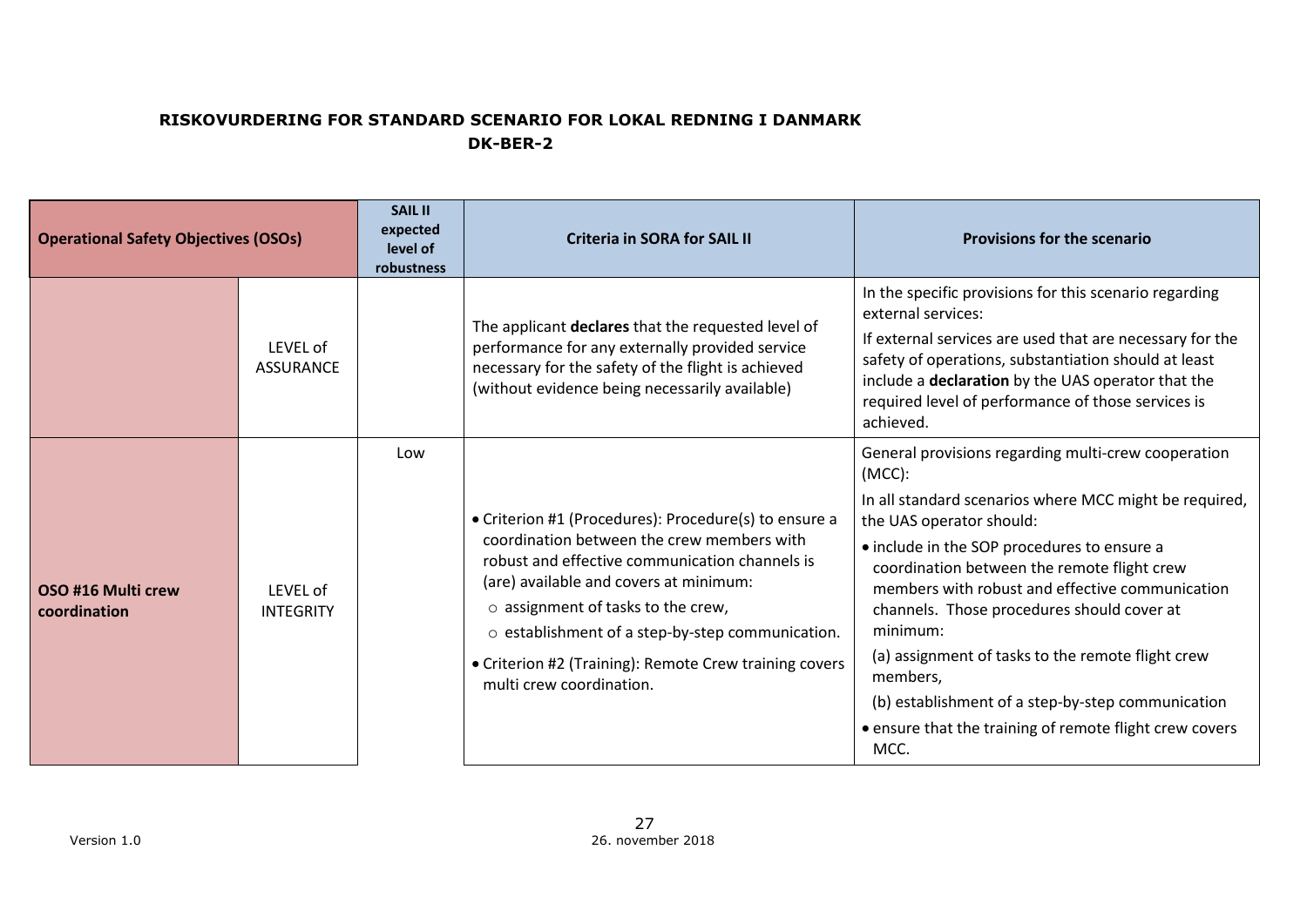| <b>Operational Safety Objectives (OSOs)</b>                                                                                      |                              | <b>SAIL II</b><br>expected<br>level of<br>robustness | <b>Criteria in SORA for SAIL II</b>                                                                                                                                                                                                                       | <b>Provisions for the scenario</b>                                                                                                                                                                                                                                                                                  |
|----------------------------------------------------------------------------------------------------------------------------------|------------------------------|------------------------------------------------------|-----------------------------------------------------------------------------------------------------------------------------------------------------------------------------------------------------------------------------------------------------------|---------------------------------------------------------------------------------------------------------------------------------------------------------------------------------------------------------------------------------------------------------------------------------------------------------------------|
|                                                                                                                                  | LEVEL of<br><b>ASSURANCE</b> |                                                      | • Criterion #1 (Procedures): See "level of assurance"<br>for Operational procedures (OSO #08, OSO #11,<br>OSO #14 and OSO #21)"<br>• Criterion #2 (Training): see the "level of assurance"<br>for Remote crew training (OSO #09, OSO #15 and<br>OSO #22)" | • Criterion #1 (Procedures): see the "level of assurance"<br>for Operational procedures (OSO #08, OSO #11, OSO<br>#14 and OSO #21)"<br>• Criterion #2 (Training): see the "level of assurance" for<br>Remote crew training (OSO #09, OSO #15 and OSO<br>#22)"                                                       |
| <b>OSO #17</b>                                                                                                                   | LEVEL of<br><b>INTEGRITY</b> | Low                                                  | The applicant has a policy defining how the remote<br>crew can declare themselves fit to operate before<br>conducting any operation.                                                                                                                      | General provisions regarding remote crew fit to<br>operate:<br>The UAS operator should establish a policy for remote<br>flight crew declaration of being fit to operate before<br>conducting any operation.                                                                                                         |
| Remote crew is fit to<br>operate                                                                                                 | LEVEL of<br><b>ASSURANCE</b> |                                                      | The remote crew declare they are fit to operate<br>before conducting any operation based on the policy<br>defined by the applicant.                                                                                                                       | General provisions for remote flight crew regarding<br>being fit to operate:<br>Before conducting any operation, the remote crew<br>should declare they are fit to operate based on the<br>policy defined by the UAS operator.                                                                                      |
| <b>OSO #20</b><br><b>A Human Factors</b><br>evaluation has been<br>performed and the HMI<br>found appropriate for the<br>mission | LEVEL of<br><b>INTEGRITY</b> | Low                                                  | The UAS information and control interfaces are<br>clearly and succinctly presented and do not confuse,<br>cause unreasonable fatigue, or contribute to remote<br>crew error that could adversely affect the safety of<br>the operation.<br>$\circ$        | Technical (general) provisions in Subpart A of EU-<br>scenario contains provisions for "Human Machine<br>Interface (HMI)" (sec. 4.3.2), namely:<br>The UAS information and control interfaces should be<br>clearly and succinctly presented and should not<br>confuse, cause unreasonable fatigue, or contribute to |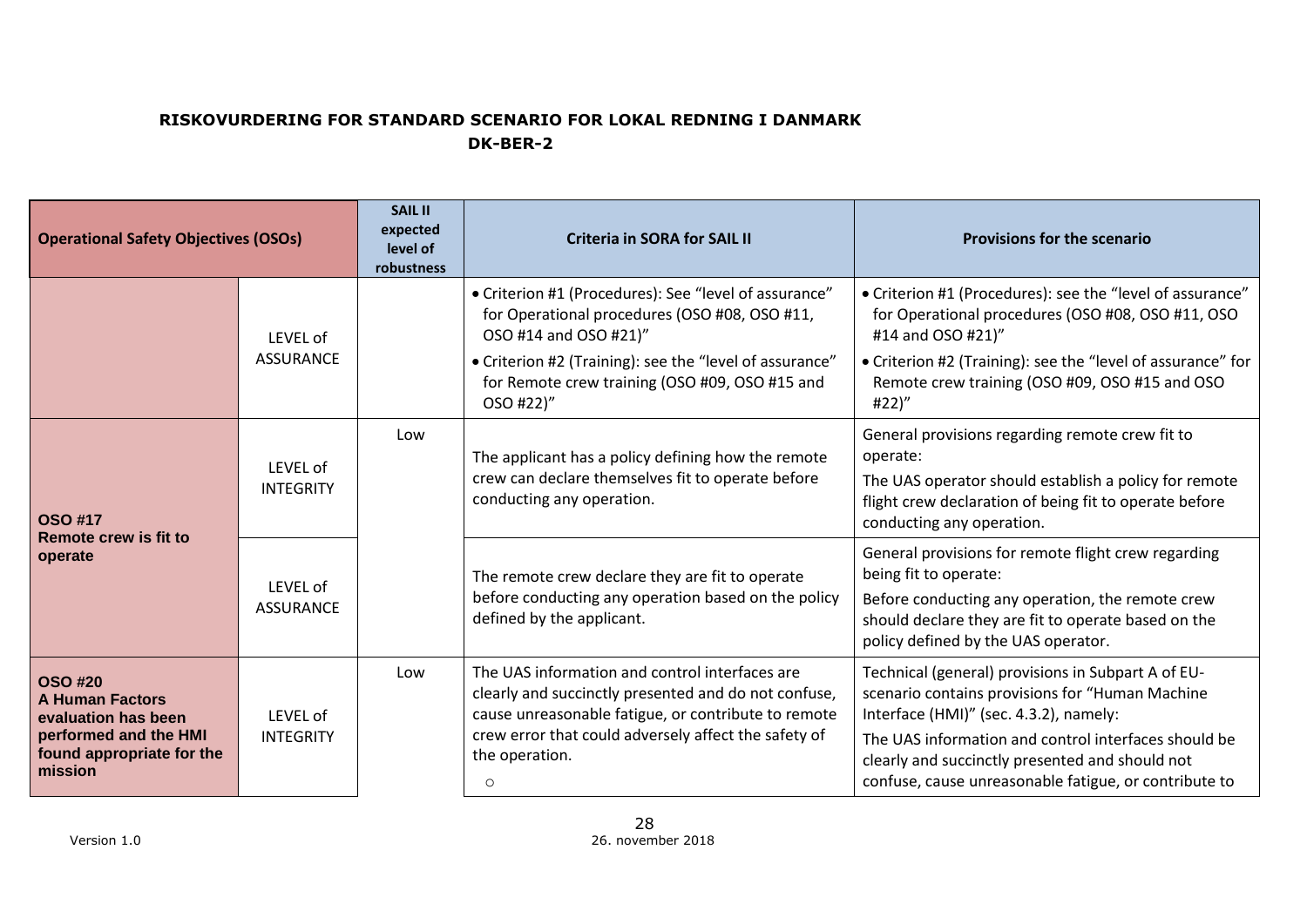| <b>Operational Safety Objectives (OSOs)</b>                              |                              | <b>SAIL II</b><br>expected<br>level of<br>robustness | <b>Criteria in SORA for SAIL II</b>                                                                                                                                                                                                               | <b>Provisions for the scenario</b>                                                                                                                                                                                                                                                                          |
|--------------------------------------------------------------------------|------------------------------|------------------------------------------------------|---------------------------------------------------------------------------------------------------------------------------------------------------------------------------------------------------------------------------------------------------|-------------------------------------------------------------------------------------------------------------------------------------------------------------------------------------------------------------------------------------------------------------------------------------------------------------|
|                                                                          |                              |                                                      |                                                                                                                                                                                                                                                   | remote flight crew error that could adversely affect the<br>safety of the operation.                                                                                                                                                                                                                        |
|                                                                          |                              |                                                      |                                                                                                                                                                                                                                                   | General provisions for UAS operators in Subpart A of<br>EU-scenario contains provisions for operational<br>procedures in sec. 4.1.2.2, which include in 1(a) that<br>normal procedures should cover:<br>(1) Operation preparation and planning, including the<br>assessment of:                             |
|                                                                          | LEVEL of<br><b>ASSURANCE</b> |                                                      | The applicant conducts an evaluation of the UAS<br>considering and addressing human factors to<br>determine the HMI is appropriate for the mission.<br>The Human-Machine Interface evaluation is based on<br>Engineering Evaluations or Analyses. | vi. the UAS and any other technical means to be<br>used in the operation, including the assessment of<br>their suitability and their fitness (e.g. airworthy<br>condition) and compliance with required<br>performance (e.g. required C2 link performance)<br>for a safe conduct of the intended operation. |
|                                                                          |                              |                                                      |                                                                                                                                                                                                                                                   | Therefore, the UAS operator should assess the<br>suitability of UAS and any other technical means for a<br>safe conduct of the intended operation, including the<br>corresponding HMI.                                                                                                                      |
| <b>OSO #23</b><br><b>Environmental conditions</b><br>for safe operations | LEVEL of<br><b>INTEGRITY</b> | Low                                                  | • Criteria #1 (Definition) Environmental conditions for<br>safe operations are defined and reflected in the<br>flight manual or equivalent document.                                                                                              | General provisions<br>• Technical provisions for documentation, which<br>includes:                                                                                                                                                                                                                          |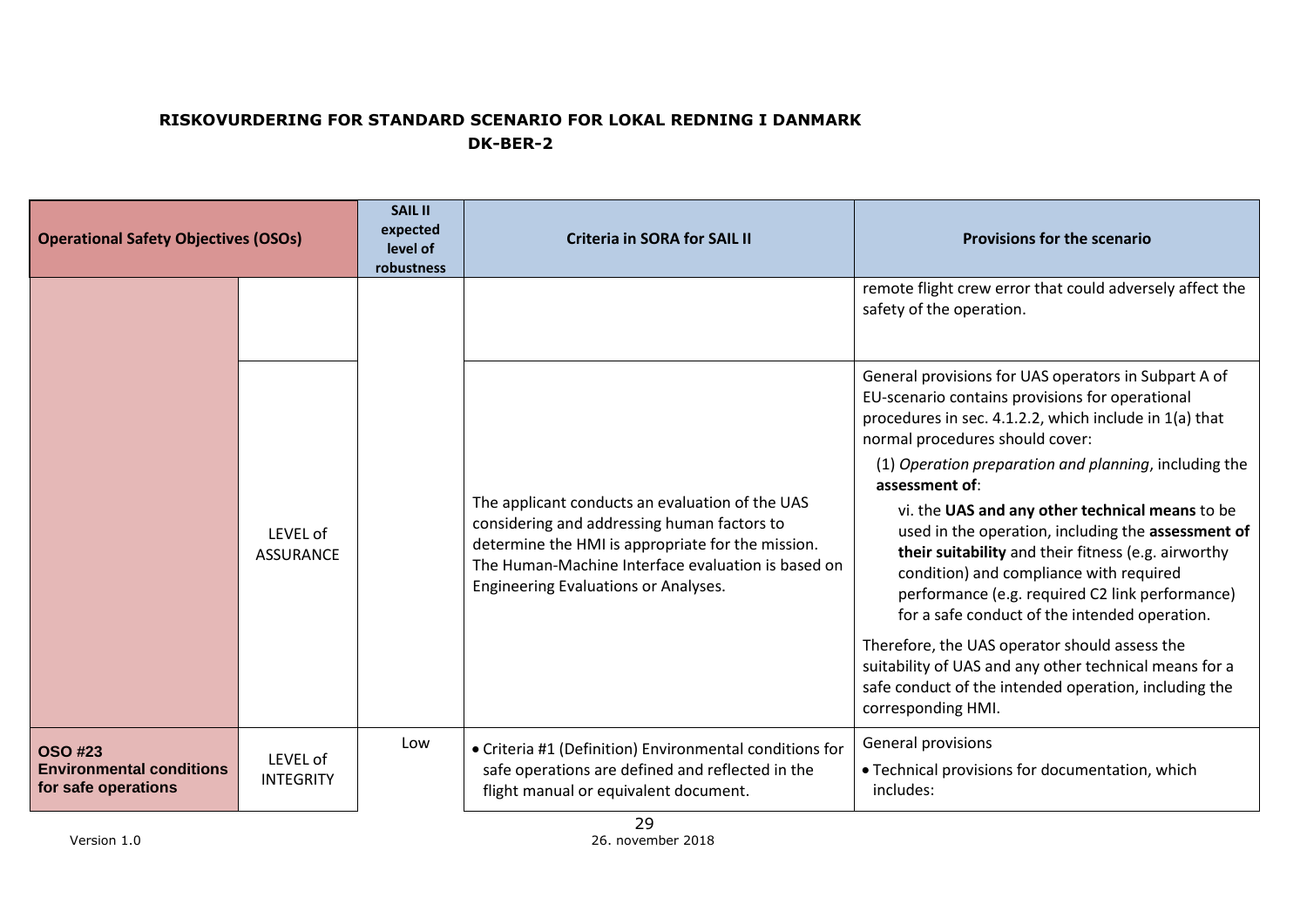| <b>Operational Safety Objectives (OSOs)</b> |                              | <b>SAIL II</b><br>expected<br>level of<br>robustness | <b>Criteria in SORA for SAIL II</b>                                                                                                                                                                                                                                                                                                  | <b>Provisions for the scenario</b>                                                                                                                                                                                                                                                                                                                                                                                                                                                                                                                                                                                                                                                                                                                                                                                                                                                                                                                                                 |
|---------------------------------------------|------------------------------|------------------------------------------------------|--------------------------------------------------------------------------------------------------------------------------------------------------------------------------------------------------------------------------------------------------------------------------------------------------------------------------------------|------------------------------------------------------------------------------------------------------------------------------------------------------------------------------------------------------------------------------------------------------------------------------------------------------------------------------------------------------------------------------------------------------------------------------------------------------------------------------------------------------------------------------------------------------------------------------------------------------------------------------------------------------------------------------------------------------------------------------------------------------------------------------------------------------------------------------------------------------------------------------------------------------------------------------------------------------------------------------------|
| defined, measurable and<br>adhered to       |                              |                                                      | • Criteria #2 (Procedures) Procedures to evaluate<br>environmental conditions before and during the<br>mission (i.e. real-time evaluation) are available and<br>include assessment of meteorological conditions<br>(METAR, TAFOR, etc.) with a simple record system.<br>• Training covers assessment of meteorological<br>conditions | Description of the UAS/supporting means, containing<br>at least the information indicated in section A.2<br>("Guidance for collection and presentation of<br>technical relevant information") of SORA Annex A.<br>SORA Annex A addresses the provision of information<br>of environmental conditions for safe operations (e.g.<br>weather conditions, electromagnetic environment )<br>. Provisions for operational procedures, which include:<br>2. Operational procedures should include the<br>evaluation of environmental conditions before and<br>during the operation (i.e. real-time evaluation) and<br>the assessment of meteorological conditions (METAR,<br>TAFOR, etc.) with a simple record system.<br>In the specific provisions for this scenario regarding<br>training of remote flight crew, one of the included<br>objectives as part of the minimum training of the<br>remote pilot is to "understand how environmental<br>conditions may affect the operation". |
|                                             | LEVEL of<br><b>ASSURANCE</b> |                                                      | • Criterion #1 (Definition): The applicant declares<br>that the required level of integrity has been<br>achieved $(1)$ .<br>$^{(1)}$ Supporting evidences may or may not be<br>available                                                                                                                                             | • Criterion #1 (Definition): As "environmental<br>conditions" are required to be included as part of the<br>manufacturer's documentation delivered with the<br>UAS and supporting means, and this criterion for<br>assurance is complied with.                                                                                                                                                                                                                                                                                                                                                                                                                                                                                                                                                                                                                                                                                                                                     |